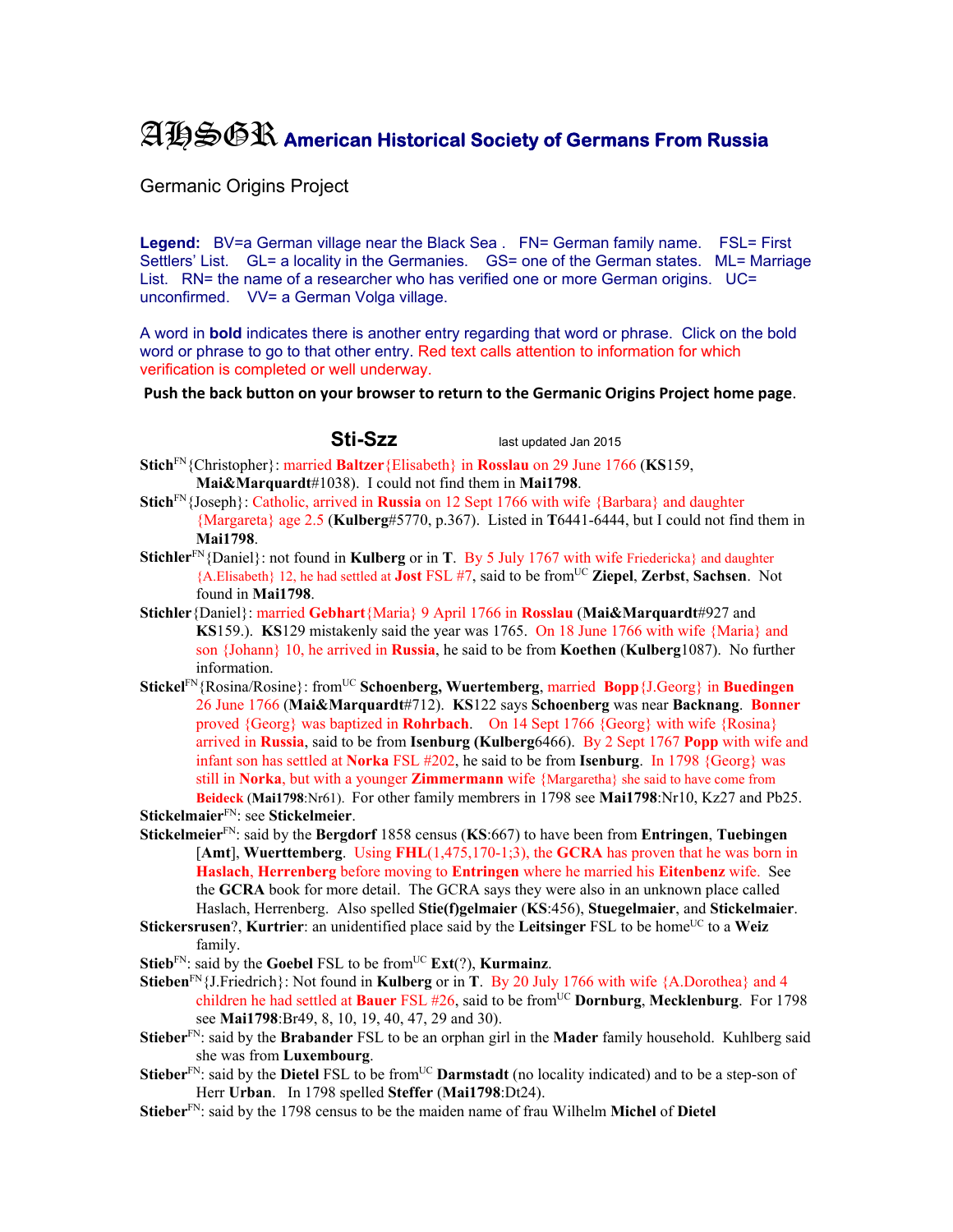(**Mai1798**:Kz34).

**Stief** FN: listed in **KS**:456 as being at #29 in the **Glueckstal** 1816 census and coming from<sup>UC</sup> Muensingen, **Wuerttemberg**. But according to the **GCRA** he was not recorded anywhere, any time in **Glueckstal**.

**Stie(f)gelmaier**FN: see **Stickelmeier**.

- **Stieg**?<sup>GL</sup>, **Schwaben**: an unidentified place said by the **Paulskaya** FSL to be home<sup>UC</sup> to a **Scheidmueller** family.
- **Stiegenland**<sup>FN</sup>: said by the **Katharinenstadt** FSL to be from<sup>UC</sup> Den Haag, Holland.
- **Stieglitz**FN{J.Friedrich}: married **Mueller** {M.Sophie} in **Rosslau** 8 May 1766 (**Mai&Marquardt**#963 & **KS**159). On 12 Sept 1766 {Friedrich}, wife and son {Daniel} arrived in Russia, said to be from **Sachsen** (**Kulberg**5269). By 19 Aug 1767 they had settled at **Lauwe** FSL #51 & 51a, however by the time of the 1767-68 census she has died and he is listed there as a widower with {Daniel} a **Mueller** stepson, {Friedrich} said to to be from<sup>UC</sup> **Sangerhausen**, **Sachsen**. By the time of the 1798 census he has died and his widow {Dorothea} has remarried to **Grossman**{**Mai1798**:Lw26}.
- **Stiehler**{Catharina/A.Katharina}: married **Herber**{Johannes} in **Buedingen** 3 March 1766 (**Mai&Marquardt**#359).By 8 July 1767 she and her **Herber** husband had settled at **Schwab**  FSL #2. Still there in 1798 (**Mai1798**:Sb23).
- **Stiel/Stihl**FN{J.Ludwig}: the **Grimm** FSL 3a says this orphaned son {Philipp} was living with a **Lipp** family from **Marburg**. Later spelled **Stihl**.
- **Stiel**{J.Philipp}: **KS**160 says he left **Laubach** in 1767 heading for **Pfiefer**. No further information.
- **Stieler**<sup>FN</sup>: said by the **Krasnoyar** FSL to be from<sup>UC</sup> **Rilburg**(?)/**Rirburg**(?), **Darmstadt**.
- **Stien**FN{Christina}: said by the **Moor** FSL #11 to be the maiden name of frau **Berend{**Christian}. They married in **Danzig** on 23 May 1765 {Christina} (**Mai&Marquardt**#757). By July 1766 they had settled in **Moor** FSL #11 which gave his surname as **Berend**. The family name was spelled **Brendt** in 1798 (**Mai1798**:Mv1779,Mo35).
- **Stier**<sup>FN</sup>: said by the **Jost** FSL to be from<sup>UC</sup> **Brandenburg** (no locality mentioned). Stierstadt<sup>GL</sup>, Mainz: is some 19 miles NE of **Mainz**, and said by the **Preuss** FSL to be home to **Eberlin/Eberling**?, **Glock**, and **Preisach** families.
- **Stier**{A.Catharina}: fromUC **Ilbshausen**, [**Hessen-**]**Darmstadt** [**Landgraviate**] married **Jost**{Friedrich} 7 April 1766 in **Buedingen (Mai&Marquardt**#484). **KS**137 has {Joh.} and **Ilbsehausen**. **KS**160 has **Ilbeshausen** near **Lauterbach**. With husband {Friedrich} and sister{A.Maria} age 18, she arrived in **Russia** 4 July 1766, he said to be fromUC **Untersapach** (**Kulberg**2228). Not found in any later source.
- **Stier**FN: also see **Stirz**.
- **Stierheilig**{Johannes}: **KS**160 says he left **Hammelburg** near **Wuerzburg** with wife and 7 children. No further information.
- **Stierstadt**GL, [**Kurmainz**]: is 8 km NW of **Frankfurt-am-Main** city center and was said by the **Shcherbakovka** FSL to be home<sup>UC</sup> to the **Krug** family.

**Stihl**FN: see **Stiel**.

- **Stimpener**?<sup>FN</sup>: the 1798 **Norka** census gives this as the maiden name of the wife of an Isenburger **Kloberdanz** (**Mai1798**:Nr56).
- **Stirz**?<sup>FN</sup>: according to the **Dietel** FSL there were **Stirz**? stepchildren living with the **Stenzel**s from<sup>UC</sup> **Westhoffen**, **Elsass**. Spelled **Stier** in 1798 (**Mai1798**:Kz18).
- **Stitz**?<sup>FN</sup>: said by the **Paulskaya** FSL to be from<sup>UC</sup> **Wepblank**?. I could not find this family in the 1798 Volga censuses.
- **Stitzenhein**?GL: an unidentified place said by the **Boregard** FSL to be home<sup>UC</sup> to a **Rau** family. Therre is a **Seitzenhahn** some 5.5 miles NW of Wiesbaden city.
- **Stoberg** [surely this is **Stolberg**]<sup>GS</sup>: Said (no locality mentioned) by the **Norka** FSL to be home<sup>UC</sup> to a **Doering** family.
- **Stock** FN{Magdalena}: married in **Buedingen** on 5 March 1766 **Bock**{J.Burkhard} (**Mai&Marquardt**#370). There is no mention of a **Boisroux** destination in **KS**122. They settled in **Frank** FSL #18.
- **Stock** FN: said by the1798 **Hildman** census to be the maiden name of frau **Hiltmann** (**Mai1798**:Hd33).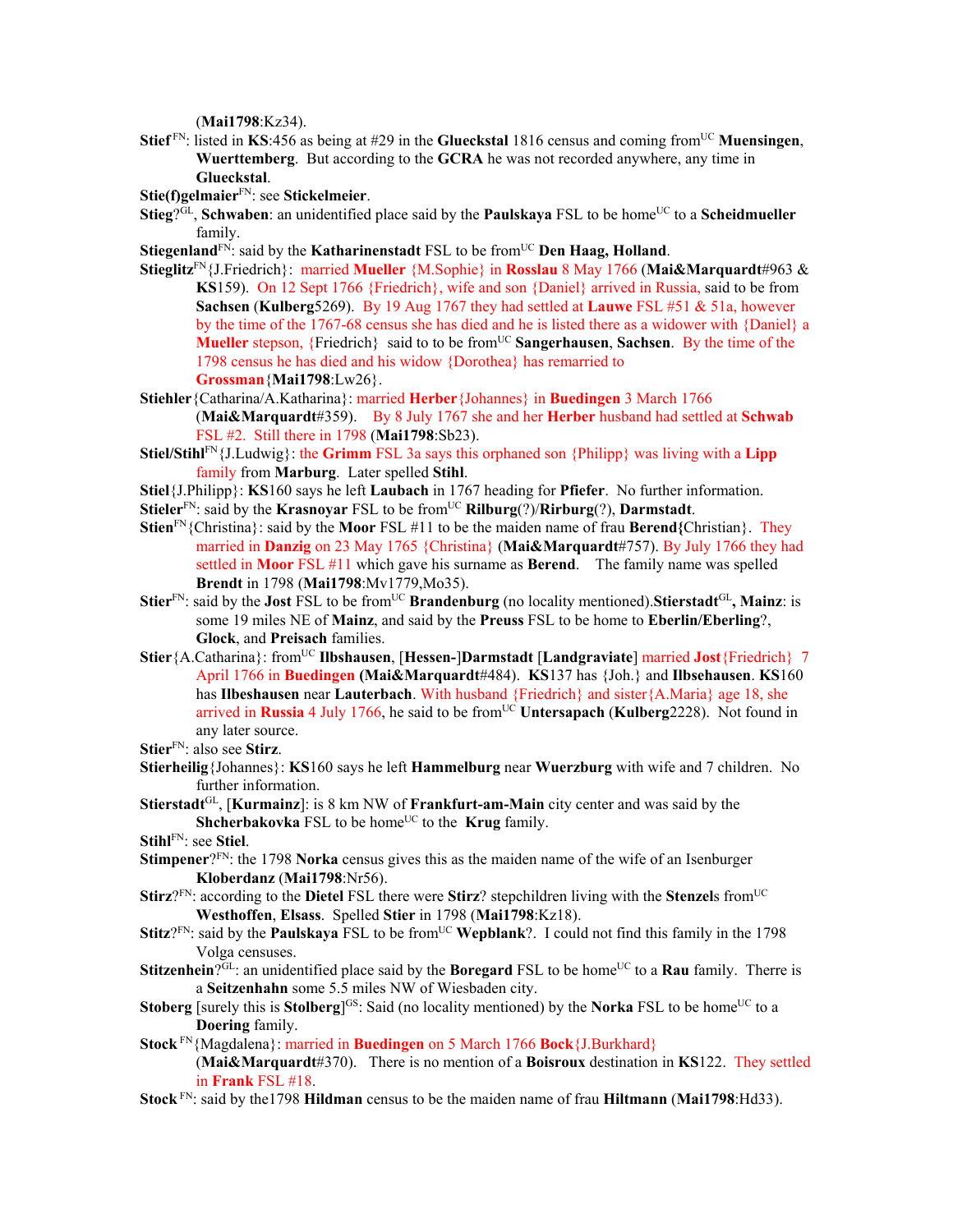- **Stock** FN: said by the 1816 **Glueckstal** census (**KS**:676, 456) to be from **Eschelbronn**, **Sinsheim** [**Amt**], **Baden** which origin the GCRA proved untrue. Using **FHL**(1,345,065-6), they found some evidence that origin may have been in **Billigheim**, **Bergzabern** [**Amt**], **Pfalz**. See the **GCRA** book for more detail.
- **Stock**{Johannes, Eva}: said in the Recruiter Beauregard list (**Lk**123a) to be step-children in the **Katzendorn**{Carl} household (which was said to have come from<sup>UC</sup> **Basenstein**?) and so probably were themselves among the **Wittmann** first settlers. For 1798 see **Mai1798**:Wm25, 10 and 36.
- **Stock**{A.Maria}: **Gerhard Lang** proved she married **Pfilbert**{J.Peter} in **Gronau** in 1733 **Stock**{A.Maria}; later they immigrated to **Denmark** (now **Schleswig-Holstein** where he died in **Thoring** colony, after which their descendants immigrated to **Schilling**. For a bit more information go to http://cvgs.cu-portland.edu/origins/p/philbert\_schilling.cfm.
- **Stock**{A.Margarete}: **KS**156 says she was from<sup>UC</sup> **Rimhorn** near **Hoechst**, with 3 children and her **Schneider** husband {J.Heinrich}.
- **Stoc**k{J.Conrad}: married **Schaeffer**{Catharina} in **Luebeck** 15 July 1766 (**Mai&Marquardt**#189). **KS**160 has {Konrad & Kath.}. Not found in **Kulberg**. Later in 1766 {Conrad & Sophia} without children took transport in **Oranienbaum** for the **Volga** on which trip he died (**T**4298-4299).
- **Stockburger**FN: arrived in South Russia in 1819; later settled in **Gueldendorf, Odessa**; family records found by **Curt Renz** in **Roemlinsdorf, Oberdorf Oberamt, Wuerttemberg**. Listed as **Stossburger** by Stumpp.
- **Stocken**<sup>GL</sup>, **Schwaben**: an unidentified place said by the **Jost** FSL to be home<sup>UC</sup> to **Hauch** and possibly **Heuser** families.
- **Stockhausen**<sup>GL</sup>: an unidentified place said by the **Kano** FSL to be home<sup>UC</sup> to two **Loos** brothers. Said by the **Schwab** FSL to be home<sup>UC</sup> to the **Schneider** {Johannes} family. This most likely was the next entry, but there were at least 13 Stockhausens in the Germanies.
- **Stockhausen**GL, **Riedesel** [**Barony**]: was some 4 miles SE of **Eisenbach** town, now in **Hessen**. The **Buedingen** ML says it was home<sup>UC</sup> to a **Dotzert-Traut** couple who married in 1766; by 1767 this couple was in **Dobrinka** (Mai&Marquardt#528). Said by the **Dobrinka** FSL to be home<sup>UC</sup> to a **Just** family.
- **Stockheim**GL, is in the state of **Hesse**, about 4.5 miles WNW of **Buedingen**.
- **Stockholm**, [**Schweden**?]: said by the **Schwed** FSL to be home<sup>UC</sup> to frau **Kraemer**.
- **Stockholm**<sup>GL</sup>, **Schweden**: capital of Sweden. Said by the **Boregard** FSL to be home<sup>UC</sup> to a **Bergstroem** family. Said by the **Dobrinka** FSL to be home<sup>UC</sup> to **Erich** families. Said by the **Enders** FSL to be homeUC to **Berkenstock**, **Dotz**, and **Kiwet** families as well as frau **Reiher**. Said by the **Fischer** FSL to be home<sup>UC</sup> to a **Forschmann**? family. Said by the **Frank** FSL to be home to a **Wesmann**? family. Said by the **Jost** FSL to be home<sup>UC</sup> to a **Brunkwist** families. Said by the **Kratzke** FSL to be home<sup>UC</sup> to a **Lungrin**/**Lingren**? Family. Said by the **Reinhard** FSL to be home<sup>UC</sup> to an **Efermann**? family. Said by the **Rosenheim** FSL to be home<sup>UC</sup> to a **Hoffmann** family. Said by the **Schaefer** FSL to be home<sup>UC</sup> to the **Bergstein** family. Said by the **Schwed** FSL to be home<sup>UC</sup> to a **Luedander**? family. Said by the **Stahl-am-Karaman** FSL (#4) to be home<sup>UC</sup> of **Lenz**{Jakob}.
- **Stocklein**FN: also see **Stecklein**.
- **Stockort**(?)<sup>GL</sup>: an unidentified place said by the **Katharinenstadt** FSL to be home<sup>UC</sup> to a **Kaweller**? and possibly a **Simpel** family.
- **Stockstadt**, [**Hessen**-]**Darmstadt** [**Landgraviate**]: is 13 km SW of **Darmstadt** city centre and was said by the **Straub** FSL to be home<sup>UC</sup> to a **Rothermel** family.
- **Stoeber**{Maria}: married **Kornemann**{Andreas} 9 April 1766 in **Rosslau** (**Mai&Marquardt**#934). **KS**140 has wrong year 1765. On 4 Feb 1766 {Andreas & Anna} plus 2 children arrived in **Russia**, he said to be from **Zerbst** (**Kulberg**1260). Later in 1766 with only one child they took transport in **Oranienbaum** for the **Volga** (**T**5366-5368). Not found in any later source.

**Stoebner**FN: see **Tschitibner**.

**Stoeckel**<sup>FN</sup>: said by the **Mariental** FSL to be from<sup>UC</sup> **Ansbach**.

**Stoehr/Stehr**FN{Paul}: Reformed, from **Kaeferthal, Mannheim Oberamt, Kurpfalz**, arrived at **Flensburg, Schleswig Royal Duchy** in May 1762. In April 1765 with wife {Maria} and 5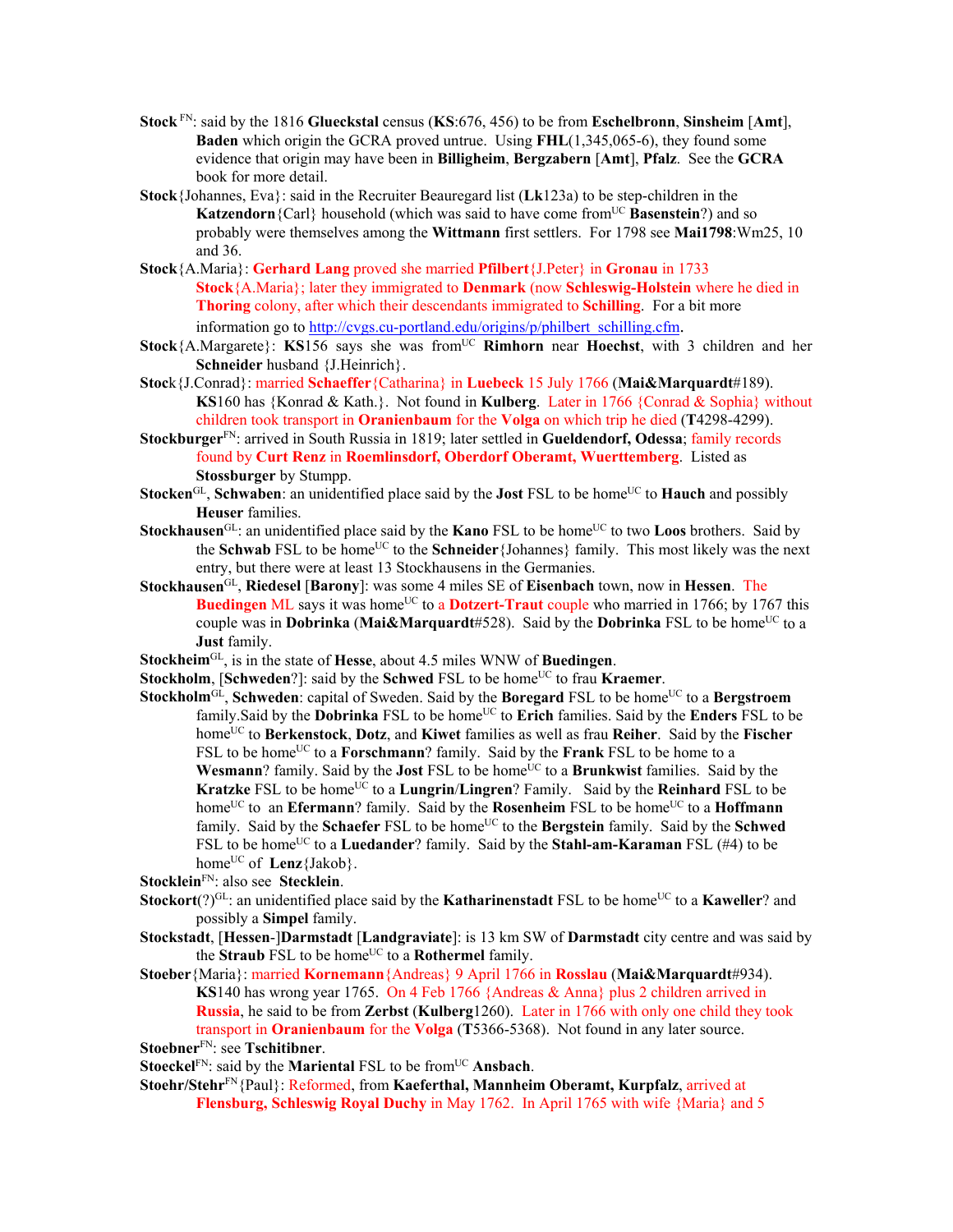children, he applied for permission to leave **Denmark** (**EEE** p.618). Not found in **Kulberg** or in **T**. By March 1766 they were settled at **Balzer** FSL #24 which said he was from<sup>UC</sup> **Kurpfalz** (no locality mentioned). **KS**160 says he left **Kurpfalz** arriving in **Balzer** in 1766. For members of this family in1798 see **Mai1798**:Bz40, 57, 59 and Sg58.

**Stoehr**FN: also see **Stohr**.

**Stoeltz**: go to **Stoltz**.

**Stoerecker/Storecher** FN: see **Stoerger**.

- **Stoerger/Storecher/Storeker/Sterger**FN{Johannes}: Lutheran, fromUC **Hessen-Darmstadt Landgraviate** arrived at **Flensburg, Schleswig Royal Duchy** in June 1762. As late as January 1765 with wife {Eva} and 3 sons, he reregistered in a Danish German colony (**EEE** p.620). By July 1766 they had settled at **Doenhof** FSL #5 which said he was from<sup>UC</sup> **Darmstadt** (no locality mentioned). Later spelled **Sterger**.
- **Stoerckel**FN: see **Staerkel**.
- **Stoerecker** wife {Eva}: **EEE** p.440 said she was wife to **Geld/Held**(**t**){J.Jacob} who settled first in **Denmark** and then in **Doenhof**.
- **Stoessel**FN: said by the 1798 **Boaro** census to be the maiden name of frau **Krabe/Grabbe**{Valentin].
- **Stoessel**FN: said by the **Dehler** FSL to be fromUC **Westhofen**, **Kurpfalz**. For 1798 see (**Mai1798**:Dl16, 44) but also spelled **Stetzel** (Bn23).
- **Stoessel**{Thomas}: **KS**160 says with 5 children he was from from **Bonbaden** near W**etzler** and went to **Dehler**. By 3l Aug 1767 he, wife {Katharina} and son {J.Peter} were temporarily settled on the **Volga**, he said by Recruiter Beauregard's list to have been fromUC **Bonbaden**, **Solms** (**Lk**24). Not found in any FSL and I could not find them or any likely descendant associated with any **Volga** colony.
- **Stoeszel/Stoessel**FN{Christina}: daughter of {Andreas} and born in **Stadling** married in **Woehrd** 27 March 1766 **Moehring**{Christina} **Stadling** (**Mai&Marquardt**#765). **KS**146 had him born in the wrong **Ulm**. Was a witness at the 14 April 1766 **Woehrd** wedding of **Greiffenstein** and **Linert** (**Mai&Marquardt**#note 763). On 4 July 1766 with wife {Christina} he arrived in **Russia**, said to be from **Ulm** (**Kulberg**1965). Not found in **T.** By19 Aug 1767 **Moehring**{J.Georg} and wife {Christina} with 2 stepdaughters had settled at **Jost** FSL #39, he said to be fromUC **Ulm**, **Schwaben**.
- **Stoetsser/Stoetszer**{J.Elias August}: married **Schmidt**{Maria} 26 June 1766 in **Rosslau.** KS**160**  mistakenly had the year as 1765. No further information found.
- **Stoffel**FN: **Wagner1** p. 85 proved this the maiden name of frau Magel of Balzer; the marriage record in Duedelsheim, Isenburg-Buedingen County said she was **Stoffel**FN: fromUC **Stammheim**.
- **Stoffel**<sup>FN</sup>: said (no locality mentioned) by the **Neidermonjou** FSL to be from<sup>UC</sup> **Hannover**. Spelled **Stoppel** in 1798 (**Mai179**8:Nm46).
- **Stoffel**FN: this family name was found recorded in **Schotten** parish records for many generations prior to 1767; see **Flegel** trip.

**Stohlacker**FN: see **Stahllecker**.

- **Stojanow**GL (Catholic Parish), **Galizien**: is now Stoyanov (sometimes perhaps Stojaniv?) some 14.5 miles SE of **Josefow**. The GCRA says it was associated with **Merkel** and **Kaercher** (1803) families. **Stolb**?, **Nassau**: an unidentified place said by the **Warenburg** FSL to be home<sup>UC</sup> to a **Brokin**? widower.
- Stolberg<sup>GL/GS</sup>: see Stol(l)berg.
- **Stoll**FN{Friedrich}: born in **Adelshofen, Count Neipperg Barony, Kraichgau canton, Swedish Knights Circle**, arrived at **Flensburg, Schlesweig Royal Duchy** in June 1763. His wife **Schumacher**{M.Eva} was born in **Ittlingen** and married there in 1758 and died in 1763 in **Ahnebylund** where and when her mother also died. He deserted in April 1765 (**EEE** p.618). By July 1766 he had settled with a new young family in **Doenhof** FSL#16 which said he was from<sup>UC</sup> **Kurpfalz** (no locality mentioned).
- **Stoll**FN{J.Georg}: Lutheran, fromUC **Baden-Durlach Margraviate** arrived at **Schleswig city, Schleswig Royal Duchy** in May 1761. So far not identified in any published FSL [check dh16] but by 1775 was settled in **Grimm** (1775 census #12) (**EEE** p.618). For 1798 see **Mai1798**:Gm75, 78 and possibly 35.
- **Stoll**FN: said by the **Kano** FSL to be the maiden name of Herr Friedrich **Lang** (**Mai1798**:Kn06).
- **Stoll**FN{Johannes}: from<sup>UC</sup> **Wuerttemberg** arrived at **Schleswig city, Schleswig Royal Duchy** in May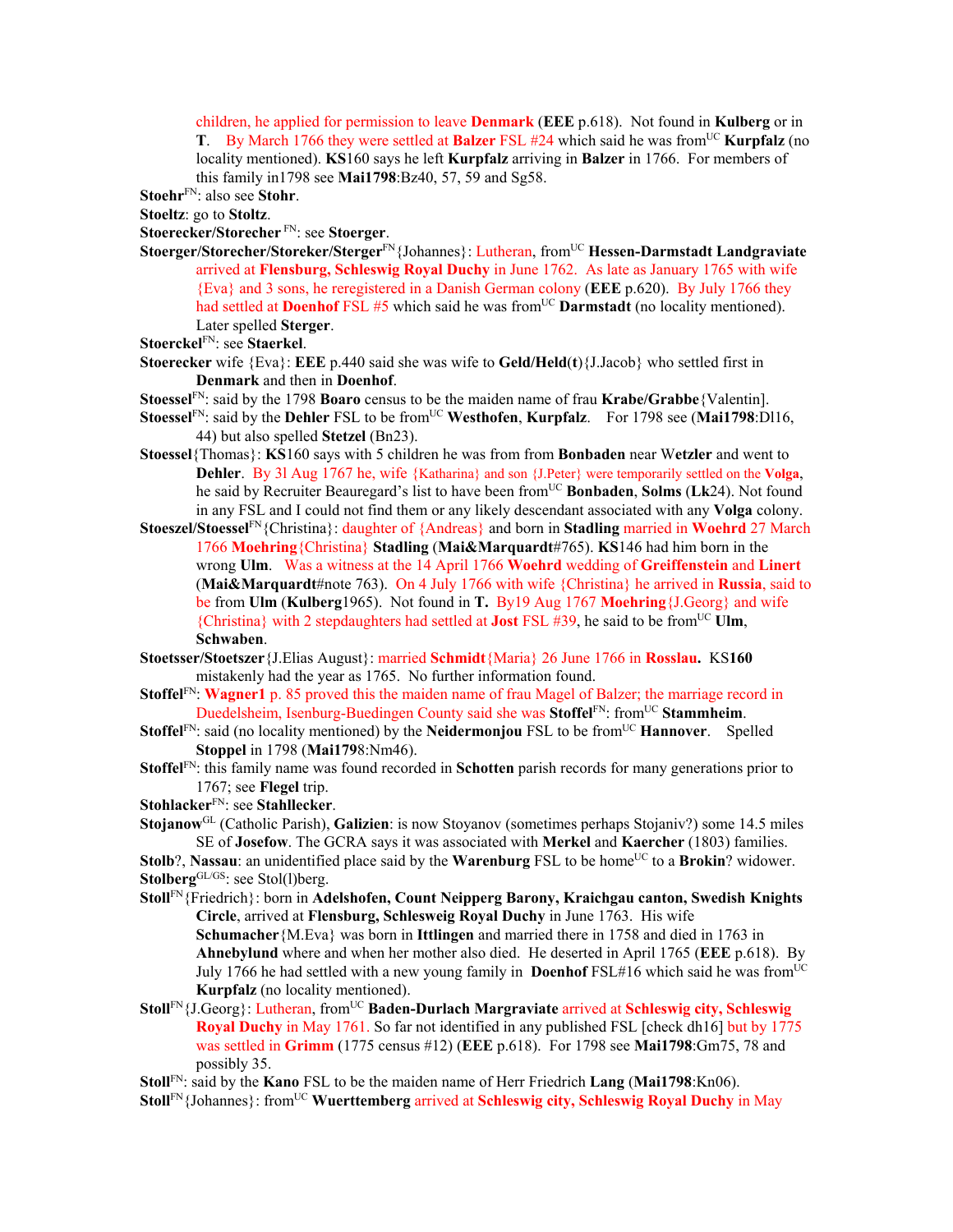1762. In 1765 with wife he deserted **Denmark**. Later they were registered in the **Riebensdorf** colony **Woronesh** (**EEE** p.619).

**Stoll**{A.Els.}: **KS**160 says she came from **Schwalheim** near **Friedberg**. No further information found.

- **Stoll**FN: this family name was found recorded in **Haiger** parish records during the years prior to 1767; see **Flegel** trip.
- **Stoll**FN: also see **Scholl**.
- **Stollberg**GL, **Sachsen**: the town is 12 miles E of **Zwickau** city, and was the seat of the "eastern" portion of Stolberg Principality (see next entry). Said by the **Enders** FSL to be home<sup>UC</sup> to a **Buschmann** family. Said by the **Reinwald** FSL to be home<sup>UC</sup> to the **Kraus** {Johannes} family. Both of these two references probably refer to the Country and not just the town.
- **Stol(l)berg**GL/GS: see also **Stoberg** and **Sturburg**.
- **Stol(I)berg<sup>GS</sup>:** in the 1760s was divided into two separate countries. The eastern one was seated in a town of the same name and mostly located in the southern foothills of the Harz mountains; the town is some 45 miles NE of **Eisenach**. The western one was in what is now **Hessen**, and was by the 1760s commonly known as **Stolberg-Gedern County**, centered on the city of **Gedern**. The following references could refer to either the eastern or the western portions; none indicate any locality: Said by the **Belowescher Kolonien** FSL to be home<sup>UC</sup> to a **Weber** family. Said by the **Doenhof** FSL to be home<sup>UC</sup> to **Baecker**, **Dahmer**, **Erbes**, **Haas**, **Lohrengel**[from<sup>UC</sup> **Niedeerseemen**], **Scheller**, **Steinmark**, and **Wagner** families -- a **Luebeck** ML says the **Scheller** man married in 1766 a **Berget** woman also from **Stollberg** (**Mai&Marquardt**#526). Said by the **Huck** FSL to be home<sup>UC</sup> to a **Kelchart**? family. Said by the **Krasnovar** FSL to be home<sup>UC</sup> to a **Schorg family.** Said by the **Norka** FSL to be home<sup>UC</sup> to a **Schleuning** family. Said by the **Reinwald** FSL to be home<sup>UC</sup> to the **Kraus**{Martin} family. Said by the **Roethling** FSL to be home<sup>UC</sup> to a **Roth** family. Said by the **Schulz** FSL to be home<sup>UC</sup> to a **Lehning** family and to the widow **Weber**{A.Maria}.
- **Stol(l)berg-Gedern** [**County**]: in 1535 the **Stolberg**s inherited 5/8 intrerest in a condominium then known as **Amt Ortenberg**, with the Stolberg family, **Hanau** and **Isenberg** each already holding an 1/8 interest. In 1578 these shares were changed to 1/3 each for **Stolberg**, **Hanau** and **Isenberg**. However from 1601 to 1642 this condo actually was administered by **Hanau-Muenzenberg County**, succeeded in 1642 by **Hanau County**. Then in 1736 the last **Hanau** heir died and the **Stolberg**s took over completely. In 1742 these Stolbergs were elevated to Imperial Princes which made their holding **Stolberg-Gerdern Principality**, although it evidently continued to be refered to as **Stolberg-Gedern County**.
- **Stol(I)berg-Gedern [County]: said by the Reinwald FSL to be home<sup>UC</sup> to Barth, Gills, Hartmann** {Johannes}, {Peter}, **Landmann**{Johannes}, **Landmann**{Christoph}, **Meinhardt**, **Mueller**  {Christoph}, **Oberheim**, **Ruppel**{Philipp}, {G.Friedrich}, {J.Friedrich}, **Weber**, **Weinberger**, **Winkelstern**, and perhaps **Mueller** {J.Philipp} and **Schulz** families. Also see Stol(1)berg<sup>GS</sup> entry 2nd one above.
- **Stolberg-Gedern Principality**: see **Stolberg-Gedern County**.
- **Stolle**{Christoph} in **Rosslau** 8 May 1766 married **Gruenberg**{M.Elisabeth} (**Mai&Marquardt**#966). **KS**160 has the wrong year: 1765. I did not find them in any published FSL.
- **Stoller**<sup>FN</sup>: said by the **Cheisol** FSL to be from<sup>UC</sup> **Trier**, no locality given, with a **Werner** stepson from **Wuerzburg** in the household. For 1798 see **Mai1798**:Ls34.
- **Stollmann**<sup>FN</sup>: said by the **Graf** FSL to be from<sup>UC</sup> **Kiel, Holstein**.

**Stollmann**<sup>FN</sup>: his wife is said by the **Graf** FSL to be from<sup>UC</sup> **Langenfeld**.

- **Stolp**, **Preussen**: said by the **Schwed** FSL to be home<sup>UC</sup> to a **Kapp** family. This probably is nka Slupsk, Poland, 104 km WNW of **Gdans**k.
- **Stoltz** FN: also see **Stotz**.
- **Stolz**FN: said by the **Reinhard** FSL to be fromUC **Steinitz**, **Mecklenburg**. For 1798 see **Mai1798**: Mv2394.
- **Stolz**<sup>FN</sup>: said by the **Seelmann** FSL to be from<sup>UC</sup> Leneberg?, **Kurpfalz**. For 1798 see Mai1798:Sm 50 and maybe Bn65?.
- **Stolze**FN: said (no locality mentioned) by the **Jost** FSL to be from<sup>UC</sup> **Dessau**. . I could not find this family in the 1798 Volga censuses.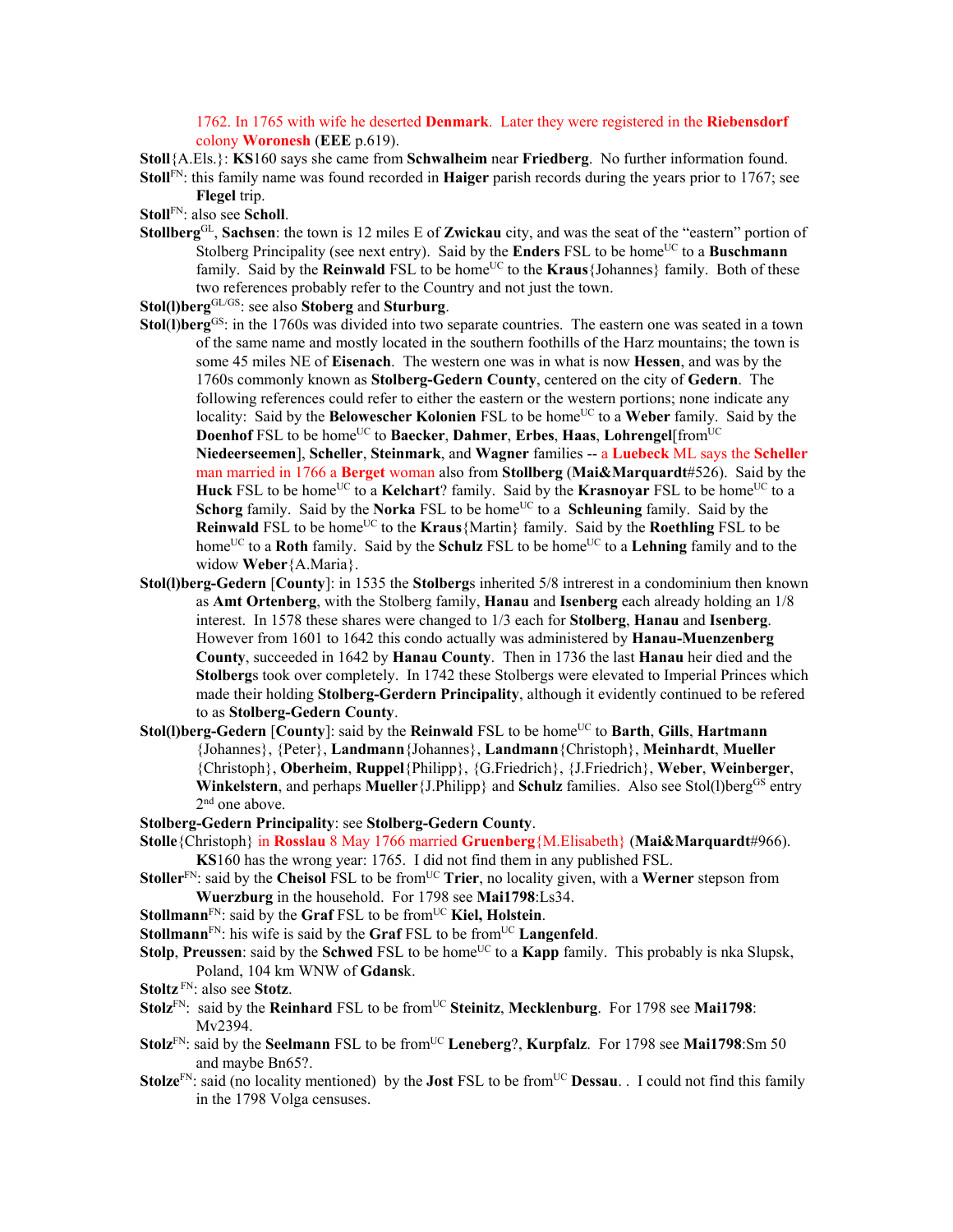- **Stoltze**{George/Georg}: married **Mueller**{M.Dorothea} in **Rosslau** 6 April 1766 {**Mai&Marquardt**#895). **KS**160 mistakenly has 1765. On 8 Aug 1766 **Stolz**, wife {Maria} and 2 children arrived in **Russia**, he said to be from **Dessau** (**Kulberg**2920). Not found in any later source.
- **Stomann**{Joachim}: married **Kronemann**{M.Dorothea} in **Rosslau 1**6 April 1766 (**Mai&Marquart**#952). **KS**160 & 141 have the wrong year: 1765. Not found in any later source.
- **Stondorf**(?)<sup>GL/GS</sup>: Said by the **Boaro** FSL to be home<sup>UC</sup> to a **Seifert** family, and possibly to a **Bergholz** family. There is a **Storndorf** some 5 miles W of **Lauterbach, Hessen**.
- **Stonhan**(?)<sup>GL</sup>, **Riedesel**: an unidentified place said by the **Dobrinka** FSL to be home<sup>UC</sup> to a **Schoen** family.
- **Stopfel**FN: **Bonner** proved Herr **Magel** later of **Balzer** married this woman in **Duedelsheim**, **Isenburg County**, in 1734.
- **Stopfel**FN: this family name was found recorded in **Tann** marriage records 1762-1767; see **Flegel** trip.
- **Stoppel**FN{J.Christoph}: son of {Michael} from Elm. Brandenstein married in **Schlitz** 22 July 1766 **Eyring**{A.Katharina} (**Mai&Marquardt**#733). On 15 Sept 1766 [something is badly wrong with this sequence of dates!] this couple arrived in **Russia** (**Kulberg**6936). Later in 1766 in **Oranienbaum** they took transport for the **Volga** (**T**2620-2621). By 27 Aug 1766 this couple had settled at **Boregard** FSL  $\sharp$ 12, he said to be from<sup>UC</sup> the environs of **Elm** [city]. In 1798 they were still in **Boregard** (**Mai&Marquardt**:Bo01).
- **Stoppel<sup>FN</sup>: said by the <b>Shcherbakovka** FSL to be from<sup>UC</sup> **Seelenberg**. For 1788 and 1798 see **Mai1798**:Mv2772 and Sp30.
- **Stoppel**FN: this family name was found recorded in **Schotten** parish records for many generations prior to 1767; see **Flegel** trip.
- **Stoppel** FN: also see **Stoffel**.
- **Stopper**FN: see **Stapper**.
- **Stor**<sup>FN</sup>: said (no locality mentioned) by the **Neidermonjou** FSL to be from<sup>UC</sup> the [**Mecklenburg**-]**Schwerin** [**Duchy**]:. I could not find this man in the 1798 censuses.
- **Storck**FN: see **Stork**.
- **Storch**FN: see **Stork**.
- **Storck** FN: see **Schork**.
- **Storgk**FN: this family name was found recorded in 1700s **Berstadt** parish records; see **Flegel** trip.
- **Stork**<sup>FN</sup> {Johannes, G.Ludwig}: said by the **Anton** FSL to be from<sup>UC</sup> **Hanau** (no locality mentioned). In 1798 spelled **Storck** (**Mai1798**:Bz67) and **Storch** (An25, 26).
- **Stork**FN: {Conrad (dcd), widow A.Elisabeth}: said by **Kuhlberg6506** to be from **Hessen** (no locality or country indicated) The **Anton** FSL lists his widow now wife of Herr **Frank** and mother of the three **Stork** step-children in the **Frank** household. In 1798 spelled **Storck** (**Mai1798**:Sr23) and **Storch** (An23).
- **Stork**<sup>FN</sup>: said by the **Rothammel** FSL to be from<sup>UC</sup> **Lampertheim**, **Worms**.
- **Storke**<sup>FN</sup>: said by the **Schoenchen** FSL to be from<sup>UC</sup> **Momberg**, [Hessen-Kassel Landgraviate], with a **Loskaut** step-son in the household. Spelled **Starck** in 1780, 1787, and 1798 (**Mai1798**:Mv2599, 2626, Sn24, 25, 32, 36, Ka152 and Lz33).

**Sterndorff/Storndorf**:

**Storndorf**(**f**)/**Sterndorf**GL, [Hessen-Darmstadt]: is some 7 miles S of **Alsfeld**, **Hessen**. According to **Buedingen** records the son of a **Maus** man from<sup>UC</sup> Storndorff near **Alsfeld** died here in 1766; by 1767 this family was in **Grimm** (Mai&Marquardt#1230). Said to be home<sup>UC</sup> to **Maus**{Eliesabetha}whomarried K**rafft**{J.Conrad} 28 April 1766 in **Buedingen** 

(**Mai&Marquardt**#606). Said by the Stumpp version of the **Jagodnaja Poljana** FSL to be home<sup>UC</sup> to a **Befuss/Befus** family. Said by the **Buedingen** ML to be home<sup>UC</sup> to a **Krafft** woman who in 1766 married a **Homburg** man; by 1767 this couple was in **Walter**; Stumpp says this Storndorf was near **Alsfeld** (**Mai&Marquardt**#695). Also see **Stondorf**.

**Storz**FN: see **Stuertz**.

**Stossau<sup>GL</sup>, Oesterreich**: is 169 miles SW of Vienna, and said by the **Katharinenstadt** FSL to be home<sup>UC</sup> to a **Glas** family.

**Stossburger**FN: see **Stockburger**.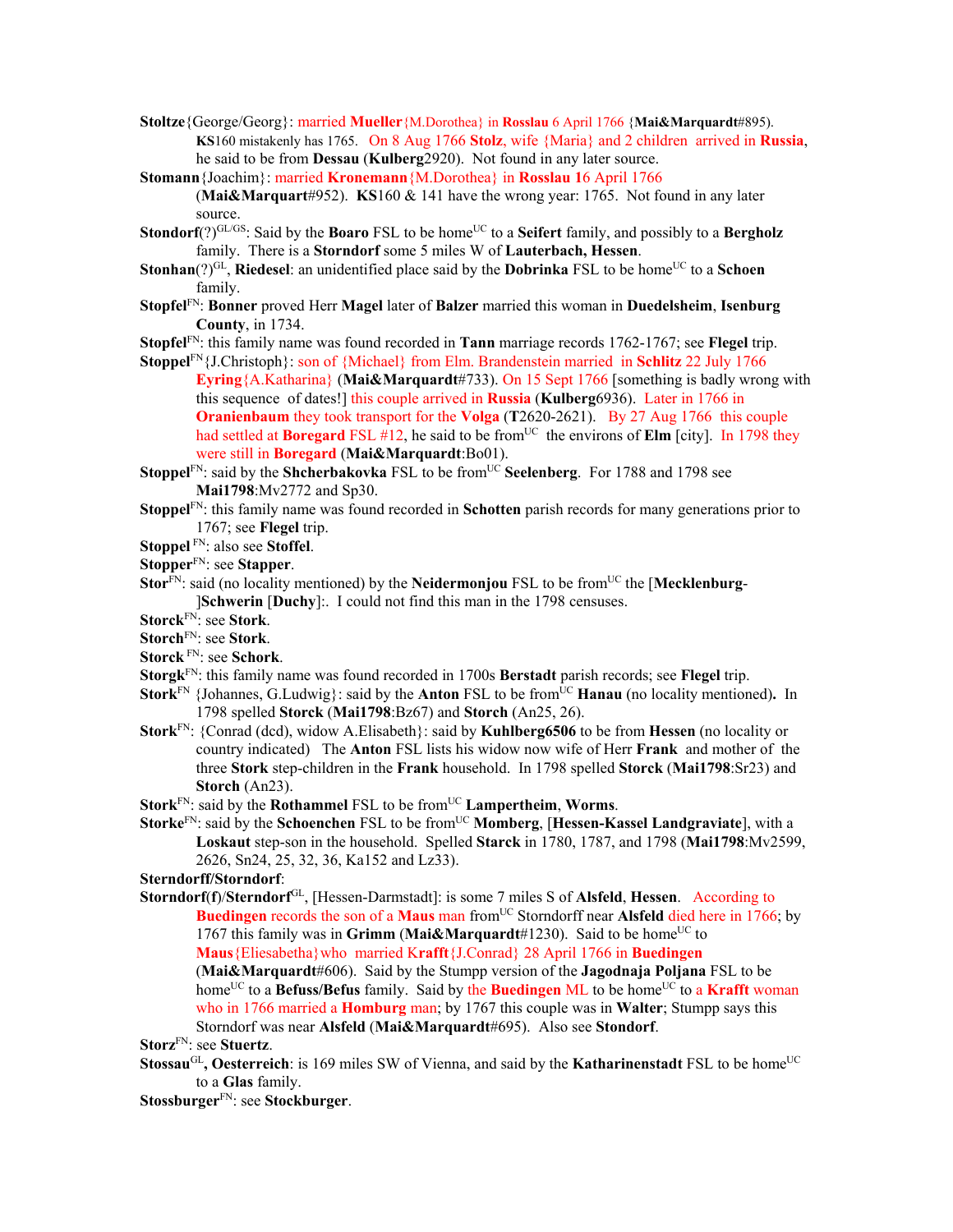- **Stotz**{J.Fried./J.Heinr.}: they lived for a time in **Glueckstal** and were proven by the **GCRA**, using **FHL** 1187120, to be from **Albstatt**, **Heilbronn** [**Amt**], **Wuerttemberg**. See the **GCRA** book for more detail.
- **Stotz**{J.Heinrich}: **Dorothy Brandner** reports he was born 22 Dec 1798 in **Albstadt** (**FHL** 1187120) and later died in **Glueckstal**; he had married **Schnabel**{E.Rosina} (no source given for the marriage). Same man as {J.Heinr.} in the preceding entry.
- **Stotz**{A.Dorothea}: was the wife of **Keller**{J.Jakob} of **Glueckstal**, and is suspected by the **GCRA** to be fromUC **Wollishofen Bayern**, **Zuerich** [**Amt**], **Schweis**. See the **GCRA** book for more detail.
- **Stotz/Stoltz**{J.Georg}: Lutheran, from<sup>UC</sup> Wuerttenberg arrived at **Schleswig city, Schleswig Royal Duchy** in July 1761. He had a wife  ${A.Margaretha}$  and 3 sons, but died, at which point the eldest son {J.Georg} became head of the household. In April 1765 they applied to be allowed to leave **Denmark**. Later this son was recorded in the church books of **Neu-Saratowka** colony near **St. Petersburg** (**EEE** p.620).
- **Stoltze**{Georg}: married **Mueller**{M.Dorothea} in **Rosslau** 6 April 1766 {**Mai&Marquardt**#895). **KS**160 mistakenly has 1765. No further information.
- **Straat** FN: said by the **Seelmann** FSL to be from<sup>UC</sup> **Siersburg**?, [**Kur-**]Trier[sic?]. I did not locate them or any descendants in **Mai1798**.
- **Strabing**<sup>GL:</sup> an unidentified place said by the **Kamenka** FSL to be home<sup>UC</sup> to a **Dreher** family.
- **Strachau**FN**{**Anna}: married **Behrens**{Klaus} in **Luebeck** in 1765; they were in the Transport List but have not yet been found resident in **Russia** (**Mai&Marquardt**#94).
- **Strack**{Johannes}: **KS**160 says with wife and 3 children he left **Bonbaden** near **Wetzlar**. With wife {Susanna} and daughter {Anna} he arrived in **Russia** 15 Sept 1766 **(Kulberg**7080**).** By 3 Aug 1767 with wife {Anna} and no children he had settled at **Caesarsfeld** FSL #5 said to be fromUC **Bonbaden**. Check **Mai1798**:Ka63 for 1798.
- **Strack**{J.Adam}: from **Reiffenburg, Usingen** married **Herrmann**{Eliesabetha} 11 May 1766 in **Buedingen** (**Kulberg**634). By 22 Aug 1766 **Strang**{J.Adam}, wife {Elisabeth} & **Herrmann**{Johannes} the orphaned son of {Christian} had settled at **Pfeifer** FSL #67 & 67a, said to be from **Hannover**. In 1798 **Strack**{Adam} with his new **Ditthorn** wife {A.Maria} and several children were still living in **Pfeifer (Mai1798**:Pf22).
- **Strack**FN{J.Peter}: the **Seelmann** FSL #12a lists him as a Catholic orphan boy in the **Hartmann**{Peter} household, no parent mentioned. I did not locate him in **Mai1798**.
- **Strack**FN{Margarethe, Simon, & Christoph}: 3 step children living at **Seelmann** FSL #52a in the **Brehne**{Johann & Ursula} household 5 Sept 1767. I did not locate them or any descendants in **Mai1798**.
- **Strack/Streck**{Christoph}: a likely **Zuerich** first settler, he arrived in **Russia** with wife Anna and son {Heinrich} 15 Sept 1766 (**Kulberg**7221). With wife {Katharina} and infant daughter {Katharina} on 17 Aug 1767, said to be from **An der Haar**(?), he was listed as not yet permantently assigned to a colony in **Russia** (**Einwanderung** … vol.4, p.369 #100). By 1783, 1794 and 1798 the family was listed in **Zuerich**, see **Mai1798**:Mv3083, 3094, Zr31(where the wife's maiden name is given as **Folbert**), Or51 and Or37. May also have been spelled **Streck** in 1798.
- **Strack/Strak**{Anton}: **KS**160 says he with wife was from **Wolfenhausen** near **Weilburg**.
- **Streck/Strack**{Johann}: Lutheran arrived in **Russia** with wife {Elisabeth} & 3 children 14 Sept 1766, said to be from **Herschfeld** (**Kulberg**6441). Later in 1766 **Strack**{Johannes}, wife {Elisabeth} & 1 daughter in **Oranienbaum** took transport for the **Volga** on which trip both mother and daughter died (**T**2034-2036). No further information found.
- **Strack**{Johannes}: with wife {Susanna} and daughter {Anna} he arrived in **Russia** 15 Sept 1766 **(Kulberg**7080**).** No further information.
- **Strack**{Ludwig}: arrived single in **Russia** 12 Sept 1766 said to be from **Darmstadt** (**Kulberg**4799). **KS**160 says he was from **Romsfeld** near **Alsfeld**. Later in 1766 in **Oranienbaum** he took transport for the **Volga** (**T**1452). No further information.
- **Strack**FN: this family name was found recorded in **Schotten** parish records for many years prior to 1767; see **Flegel** trip.
- **Strack**FN: also see **Strang** and **Strock**.

**Strackbein** {Carl/Karl}: Lutheran, from<sup>UC</sup> **Brandenburgian lands arrived at Schleswig city, Schleswig**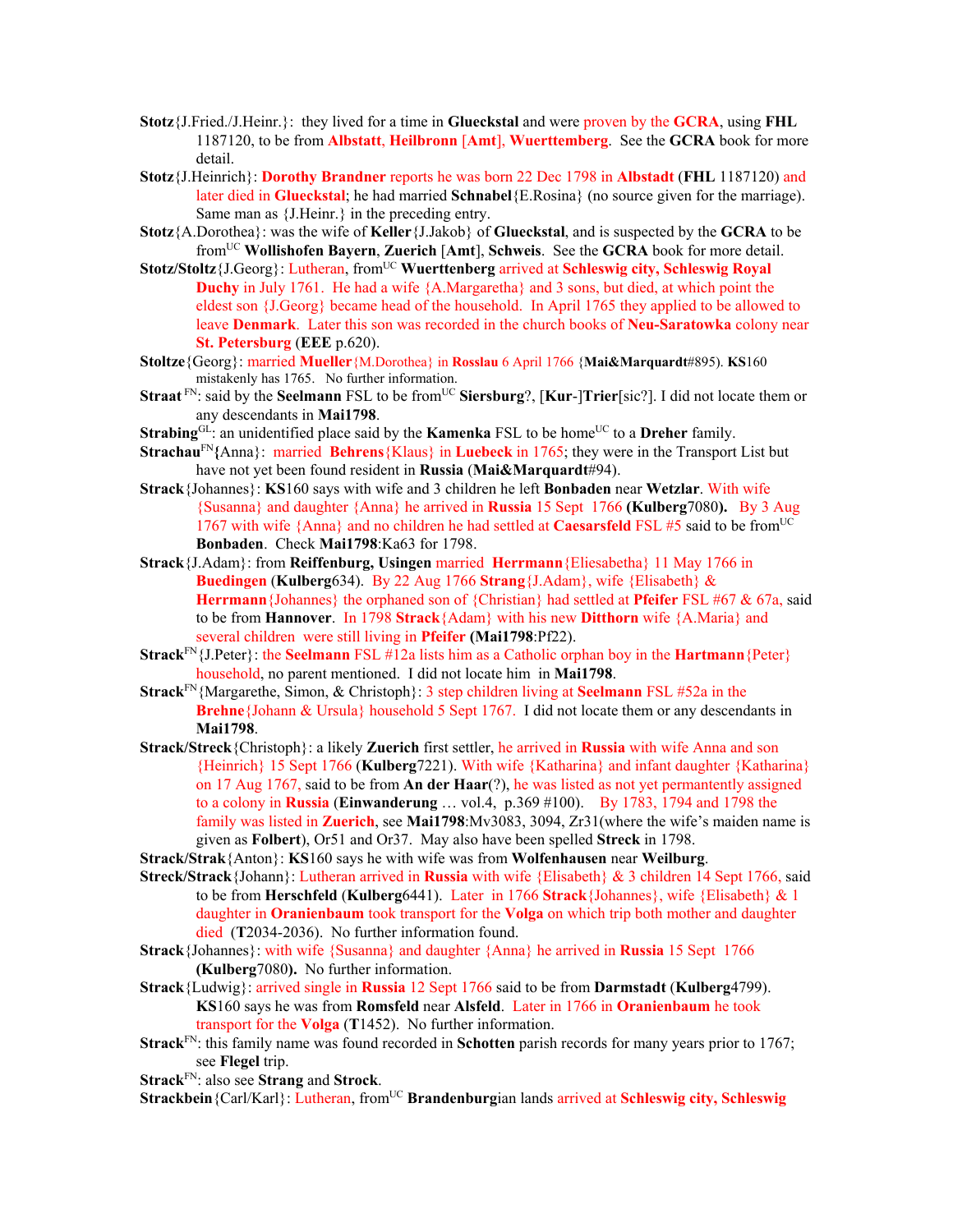**Royal Duchy** in May 1761 and it that month married {Christina} in the church in **Kropp**. In 1764 they got permission to leave **Denmark**. Before 1775 they had settled in **Schilling** (1775 census #44) (**EEE** p.621).

**Stradinger**FN: said by **KS**:458 to have gone from **Oppenweiler**, **Backnang** [**Amt**], **Wuerttemberg** to **Glueckstal**. This proved by the **GCRA** using **FHL** 1,195,550; see their book for detail.

**Straf**?FN: said by the **Boaro** FSL to be from<sup>UC</sup> Neuss. I could not find this family in the 1798 Volga censuses.

**Straf** FN: also see **Staf**?.

**Strahle**FN: see **Strehle**.

**Straile**FN: see **Strehle**.

- **Strainau**?, **Schweden**: an unidentified place said by the **Reinhard** FSL to be home<sup>UC</sup> to an **Engelbrecht** family.
- **Straithain**GL: see **Streithain**.
- **Strakonitz**, **Oesterreich**: nka Strakonice, Czech Republic, is 66 km SE of Plzen and was said by the **Schulz** FSL to be home<sup>UC</sup> to the **Kostianiz** family.
- **Stralsund**<sup>GL</sup>: an unidentified place said by the **Bettinger** FSL to be home<sup>UC</sup> to a **Buttler** family. Said by the **Caesarsfeld** FSL to be home<sup>UC</sup> to a **Helm** family. Said by **Kulberg**182 to be home<sup>UC</sup> to **Litke** {Ernst+wife+2 kids} (). Said by the **Neidermonjou** FSL to be home<sup>UC</sup> to a **Schroeder** {J.Kaspar} family. Said to be home<sup>UC</sup> to the father of **Pelcher** {Anton Martin} who married **Klepfler**{A. Elis.} in **Woehrd** 7 May 1766 (**Mai&Marquardt**#805). This place is likely one of the two following entries.
- **Stralsund**, **Schweden**: is 209 km NE of Copenhagen city and was said by the **Rosenheim** FSL to be home<sup>UC</sup> to frau **Bruedersohn**.
- **Stralsund**GL, **Schwedisch Pommern**: was 101 miles ENE of **Luebeck** and said by the **Kratzke** FSL to be home<sup>UC</sup> to a **Wittke** family. Said by the **Rosenheim** FSL to be home<sup>UC</sup> to a **Hagenau** family.
- **Strang/Streng**{Christoph+w+3c}: said by **Kulberg**81 to be from<sup>UC</sup> **Amsterdam**. Not found in **T**. Said by the **Katharinenstadt** FSL (#106) to be from<sup>UC</sup> Amsterdam, Holland.
- **Strang**FN: said by the **Pfeiffer** FSL to be fromUC **Hannover**. Later spelled **Strack** (**Mai1798**:Pf22). The **Buedingen** ML says this **Strack** man of<sup>UC</sup> Reiffenburg, Bessenheim married a Herrmann woman ofUC **Usingen** in 1766(**Mai&Marquardt**:634).

**Strang**FN: this family name was found recorded in **Schlitz** marriage records 1762-1767; see **Flegel** trip.

**Strasbourg** [**Amt**] GL, **Elsass**: is some 113 miles SSW of **Frankfurt-am-Main** and was a District administrative center. The German spelling is **Strassburg**.

**Strasner**: go to **Stressner**.

- **Strass**{Elisabetha}: married on 20 May 1766 **Lobinger**{J.Martin} (**Mai&Marquardt**#982). Her widower settled in **Brabender** FSl #110.
- **Strassberg**GL, **Kursachsen**: see **Strausberg**.
- **Strassburg**<sup>GL</sup>: this could refer to the city in Elsass province, France, or to the German country named Strassburg Bishopric which held lands on the E bank of the Rhine just S of Mahlberg town, as well as lands to the N and NE of Gengenbach city. Said by the **Goebel** FSL to be home<sup>UC</sup> to a Apfel family. Said by the **Keller** FSL to be home<sup>UC</sup> to a **Girdwar** and possibly to a **Kloster**{David} family. Probably the same place as the next two entries.
- **Strassburg**GL, **Elsass**: is some 39 miles SW of **Karsruhe** city, and said by the **Brabander** FSL to be home<sup>UC</sup> to a **Mezieres** family. Said by the **Dietel** FSL to be home<sup>UC</sup> to a **Grauberger** family. Said by the **Katharinenstadt** FSL to be home<sup>UC</sup> to Gaertner and Weisshart families. Said by the **Rothammel** FSL to be home<sup>UC</sup> to a Meier family. Said by the **Stahl-am-Tarlyk** FSL to be home<sup>UC</sup> to the **Haar** family.
- **Strassburg**<sup>GL</sup>, **Frankkeich**: Said by the **Koehler** FSL to be home<sup>UC</sup> to a **Mathien** family. Said by the **Kolb** FSL to be home<sup>UC</sup> to a **Teige** family. Said by the **Schaefer** FSL to be home<sup>UC</sup> to the **Pauly** family and possibly to the **Landberger** young man. The same place as the preceding entry.
- **Strassburg**, **West Prussia**: nka Nietkowice, **Poland**, 9 miles NW of then **Gruenberg**, **Schlesien**. The **GCRA** says it was associated with a **Kammerer** family in 1804.
- **Strasser**<sup>FN</sup>: said by the **Dehler** FSL to be from<sup>UC</sup> **Pamortal**?, **Kurmainz**. I could not find this family in the 1798 Volga censuses.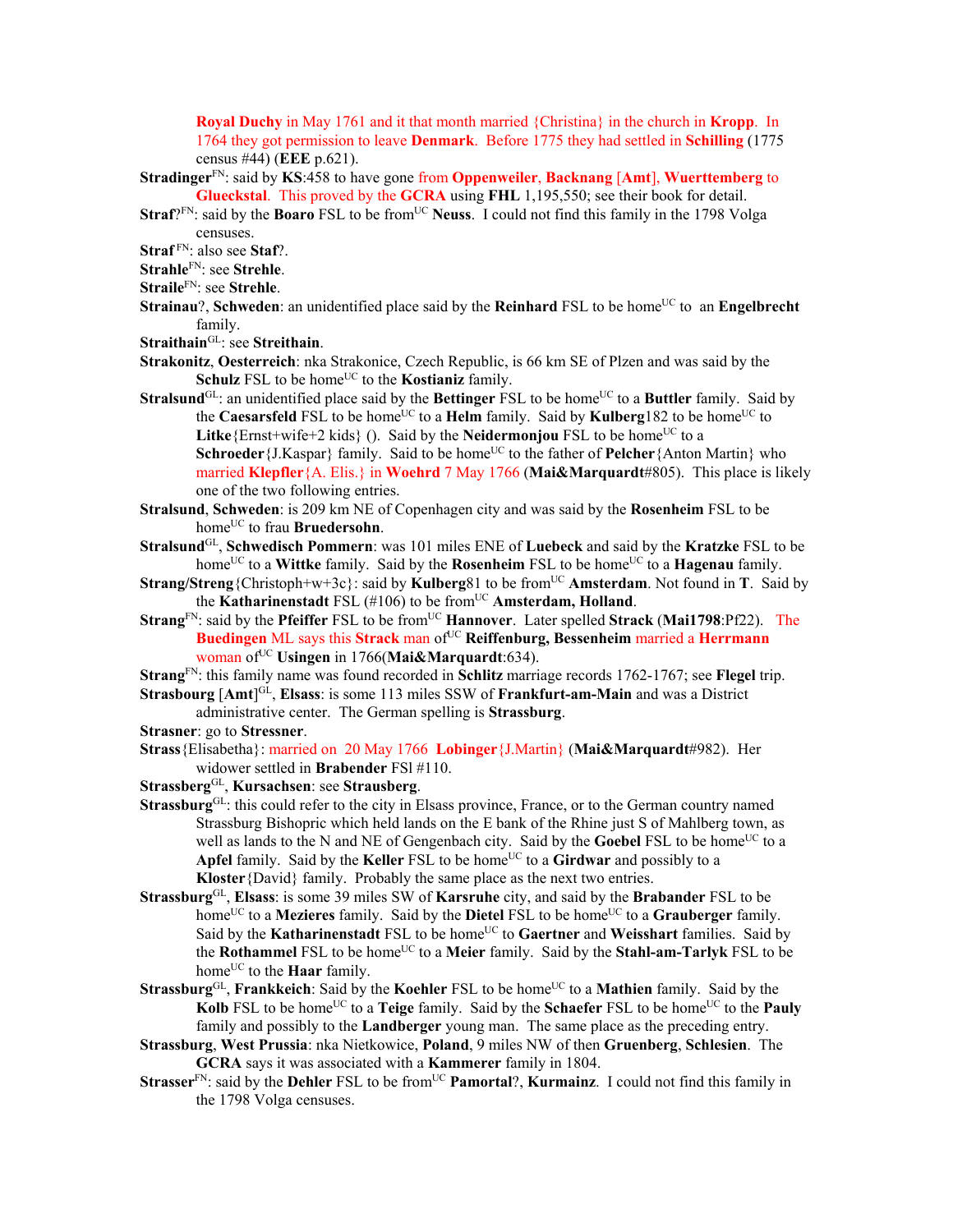**Strasser**<sup>FN</sup>: said by the **Laub** FSL to be from<sup>UC</sup> **Ebingen**, **Wuerttemberg**.

- **Straub**FN: arrived in South Russia in 1819; later settled in **Gueldendorf, Odessa**; family records found by **Curt Renz** in **Aistaig, Sulz Oberamt, Wuerttemberg**.
- **Straub**{J.Heinrich}FN: listed with his **Winsel** wife in the 1772 **Pobochnaya** first settlers' list (pb20) with no origin mentioned ; I could not identify any family member in **Mai1798**.
- **Straub**{A.Katharina}: this wife of {J.Christian} was said by the **Stahl-am-Karaman** FSL (#15) to be fromUC **Tinning**?, **Daenemark**
- **Straub**{J.Christian}: said by said by the Pleve transcription of the **Stahl-am-Karaman** FSL (#15) to be fromUC **Qinlinburg, Sachsen**. The first transcription had his name as **Shtraur**.
- **Straub**{J.Christian}<sup>FN</sup>: said by the Pleve version of **Straub** FSL (#15) to be from<sup>UC</sup> **Querfurt**, [**Kur**-] **Sachsen**. For 1798 see **Mai1798**:Sk33.
- **Straub** {J.Heinrich}<sup>FN</sup>: said by the **Straub** FSL to be from<sup>UC</sup> **Ohrdruf**, **Sachsen**[-**Gotha Duchy**], with a **Schmidt** brother-in-law and sister-in-law, and a **Weller** orphan in the household.
- **Straub**FN: this family name was found recorded in **Schotten** parish records for many generations prior to 1767; see **Flegel** trip.
- **Straub**VV: (aka **Neu-Straub, Skatovka, Skatowka,** and **Wiesental**) was a German Lutheran village founded in 1767 on the eastern side of the Volga River. Its FSL is published in Pleve, Einwanderung …, vol.IV, pp. 229-243. According to this, the first settlers were from the following places with the family names shown here in parens. Verified information is in red. The number with the name is their household number in the FSL. In addition Sharon White, the Straub village coordinator, has shared information on six families, gathered from family charts: from **Alsheim**, **Nassau-Usingen** [**Principality**]: (**Krotz**19); from **Altenkirchen**, **Nassau**-**Weilburg** [**Principality**]: (**Heintz**32, **Roth**30); from **Argheiligen**?, [**Hessen**-]**Darmstadt** [**Landgraviate**]: **Gerhardt**/**Gerhard**25); from **Bischoffsheim**, **Kurmainz**: (**Schwab**{Carl F.}14 and possibly **Baecker**[J.Heinrich}14a); from **Brandau**, [**Hessen**-]**Darmstadt** [**Landgraviate**]: (**Keil**45); from **Dietlingen**, **Baden-Durlach** [**Margraviate**]: (**Krinkel**16); from **Doeschnitz**, **Sachsen**[-**Saalfeld Duchy**]: (**Reichenbach**48); from **Dotzheim**, **Nassau**[-**Usingen Principality**]: (**Wintermeier**4); from **Duerrbach**, [**Kur**-]**Sachsen**: (**Regier**22); from **Fitegen**?, **Hohenlohe** [**Principality/County**]: (**Lenk**50); from **Friedrichstadt**?, [**Kur**-]**Sachsen**: (**Lieder**23); from **Greifenstein**, **Snenkiries**?, [**Solms-Braunfels Principality**]: (**Flag**/**Pflag**41); from **Grossrechtenbah**, **Nassau**-**Weilburg** [**Principality**]: (**Mehl**43); from **Grosssachsen**?, **Kurpfalz**: (**Rau**28); from **Grueningen**?, **Nassau-Usingen** [**Principality**][sic?]: (**Becht**43); from **Hasselborn**, **Nassau-Usingen** [**Principality**]: (**Schneider**39); from **Hausen-Arnsbach**, **Nassau-Usingen** [**Principality**]: (**Wagner**17); from **Kaulbach**?, **Kurpfalz**: (**Burghardt**24); from **Ketternschwalbach**, **Nassau-Usingen** [**Principality**]: (**Baecker**{Matthias}42, **Mueller**{Friedrich}35, and possibly **Heller**42a, and **Steinmetz**42b); from **Kircheim**, **Nassau**-**Weilburg** [**Principality**]: (**Lieber**58); from **Kroeffelbach**, **Nassau**[-**Weilburg Principality**]: (**Will**/**Wild**8); from **Kurpfalz**: (**Schlamp**?13); from **Kusel**, [**Pfalz**-]**Zweibruecken** [**Duchy**]: (**Dubhorn**29); from **Lahnstein**, **Nassau**[sic]: (**Diel**/**Thiel**{J.Philipp}5,{Peter}7,**Metzler**9 and **Rudolph**6); from **Lebenstedt**, [**Hildesheim Bishopric**?]: (**Krantz**/**Kranz**11); from **Lichtenberg**, [**Hessen**-]**Darmstadt** [**Landgraviate**]: (**Bosler**36); from **Lorsbach**, [**Hessen**-]**Darmstadt** [**Landgraviate**]: (**Kretlein**?/**Kreitlein**21); from **Maikammer**, **Bistum Speyer**: (**Stertz**27); from **Marienfels**, **Kurpfalz**: (**Orscheid**12); from **Nauheim**, **Nassau-Usingen** [**Principality**]: (**Hartwig**34, **Winter**52 and possibly
	- **Wollmann**/**Wohlmann**52a );
	- from **Neukirchen**, **Nassau**-**Weilburg** [**Principality**]: (**Kuhn**53);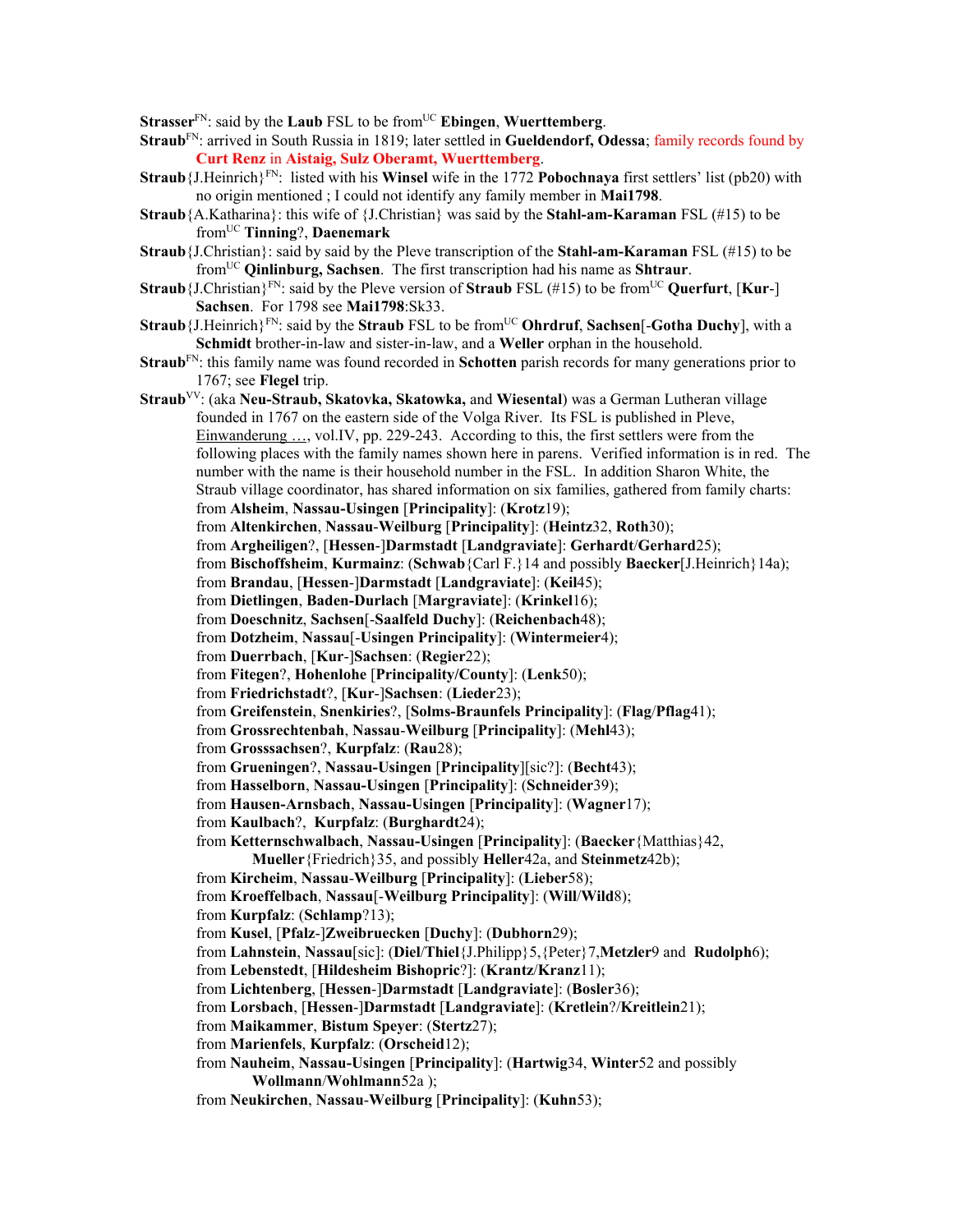from **Niederbeerbach**, [**Hessen**-]**Darmstadt** [**Landgraviate**]: (**Maul**47);

from **Nieder-Modau**, [**Hessen**-]**Darmstadt** [**Landgraviate**]: (**Kraft**49);

from **Niederrursel**?, **Frankfurt-am-Main** [**Imperial City**]: (**Zimmer**18);

from **Offenbach**, **Isenburg**[-**Birstein Principality**]: (**Baecker**10);

from **Ohrdruf**, **Sachsen**[-**Gotha Duchy**]: (**Straub**{J.Heinrich}1 and possibly

**Schmidt**{Christopher}1a and **Weller**1b);

from **Panrod**, **Nassau-Usingen** [**Principality**]: (**Scherer**44);

from **Pappenheim**[?], **Hanau** [**County**][?]: (**Glock**2);

from **Rimbach**, **Erbach** [**County**]: (**Burger**54,**Hartmann**55);

from **Rossach**, **Heilbronn** [**Imperial City**][sic?]: (**Nies**31);

from **Roth**?, **Nassau-Usingen** [**Principality**][sic?]: (**Gerklotz**37 and possibly **Hieronymus**37a);

from **Schierstein**, **Nassau**[-**Usingen Principality**]: (**Heinz**3);

from **Snenkiries**?, **Greifenstein**—see **Greifenstein** in this list;

from **Speyer**: (**Steitz**/**Steinz**57);

from **Stargard**, [**Kur**-]**Brandenburg**: (**Biekse**?/**Biske**?26);

from **Stockstadt**, [**Hessen**-]**Darmstadt** [**Landgraviate**]: (**Rothermel**40);

from **Uffhofen**, **Kurpfalz**: (**Frieck**/**Frick**46);

from **Ufoborn**?, **Kurpfalz**: (**Zahn**38);

from unknown: (**Pfeiner**56);

from **Wintersheim**, **Kurpfalz**: (**Baecker**{Nicolaus}51 and perhaps **Schmidt**{Daniel}51a);

from **Winbersheim**, [**Kur**-]**Pfalz**: (**Schwabenland**33);

from **Wunsiedel**, **Bayreuth** [**Margraviate**]: (**Prenzig**15).

**Straubach**FN: said by the **Koehler** FSL to be the maiden name of a frau **Weigand**.

- **Straubing**<sup>GL</sup>: an unidentified place said by the **Leichtling** FSL to be home<sup>UC</sup> to a **Einschenk**? family. This may be Straubing, **Bavaria** some 24 miles SE of **Regensburg**. Straubing had once been the seat of a Duchy but apparently was not so in the 1760s.
- **Straubing**GL, [**Kur**-]**Bayern**: is some 23 miles SE of **Regensburg** and said by the **Mariental** FSL to be home<sup>UC</sup> to **Dessert** and **Meier** families.

**Strauch**<sup>FN</sup>: said by the **Belowescher Kolonien** FSL to be from<sup>UC</sup> Leipzig.

- **Strauch**<sup>FN</sup>: said by the **Doenhof** FSL to be from<sup>UC</sup> **Darmstadt** (no locality mentioned).
- **Strauch**FN: according to the **Doenhof** FSL he was a step-son in a **Frick** household from **Darmstadt**.
- **Strauch**{A.Maria}: is in the **Frank** FSL (#110) as frau **Zitzmann**{Nicolaus}. They married on 28 August 1742 in Gersfeld.
- **Strauch**<sup>FN</sup>: said by the **Katharinenstadt** FSL to be from<sup>UC</sup> **Calau, Dresden, Sachsen** with a **Engelmann** wife from<sup>UC</sup> Waren.
- **Strauch**<sup>FN</sup>: said by the **Walter** FSL to be from<sup>UC</sup> Leipzig, Saxony.
- **Straus**<sup>FN</sup> {Jacob}: said by **Kuhlberg3119** the **Huck** FSL to be from<sup>UC</sup> **Isenburg** (no localityor country mentioned).
- **Strausberg**<sup>GL</sup>, [**Kur-**]**Sachsen**: said by the **Enders** FSL to be home<sup>UC</sup> to a **Kronstan**? family and to frau **Kiwet**? who previously was a **Kronstan**? widow. This might be **Strassberg** some 24 miles SW of **Zwickau** city.
- **Strauss**<sup>FN</sup>: said (no locality mentioned) by the **Neidermonjou** FSL to be from<sup>UC</sup> **Hessen-Darmstadt**. I could not find them in the 1798 censuses.
- **Strauss**<sup>FN</sup>: said by the **Orlovskaya** FSL to be from<sup>UC</sup> Liega. I could not find this family in the 1798 censuses.
- **Strauss**<sup>FN</sup>: said by the **Paulskaya** FSL to be from<sup>UC</sup> **Nesslach**?. I could not find this family in the 1798 Volga censuses.
- **Strauss**<sup>FN</sup>: said by the **Paulskaya** FSL to be from<sup>UC</sup> Ostheim.
- **Strauss** FN: this family may have been among **Zug** first settlers: in 1798 two brothers in their 20s, plus the wife(**Luea**) and 3 children of one, were living in **Zug** (Zg8). There is nothing in **Mai1798** to indicate these people moved to **Zug** from any other colony.
- **Strauss**{Leonard}: he may have died in **Zug** prior to 1795 when his daughter left **Zug** to go to **Luzern** to marry (Mai1798:Mv3071 and Lz35); he cannot be found in any FSL, thus he may have been a **Zug** first settler.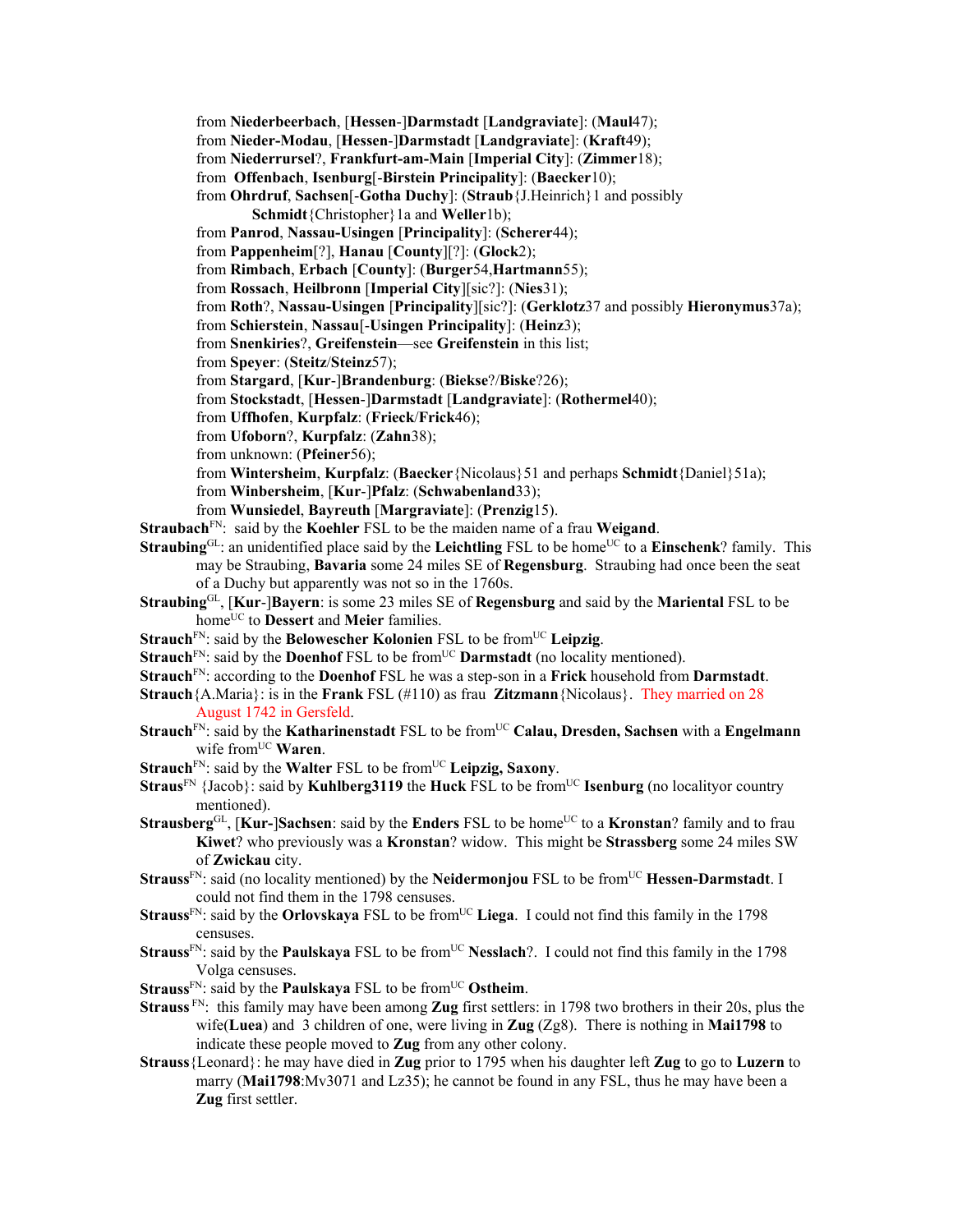- **Strauss**{Leopold}: his widowed daughter left **Zug** for **Luzern** in 1797 (Mv3077); I find him in no FSL … this may have been Leonard??
- **Strauss**{Simon}: he was in the 1798 **Zug** census but was too young to be in an FSL.
- **Strausz/Strauss**: **Anhalt-Dessau** archival materials report that in 1766 he with wife and 5 children left **Dessau** city for **Russia** (**Mai&Marquardt**#1160). **KS**160 records the name as **Strauss**. Not found in any later source.
- **Streb**FN: see **Strebe** and **Strep**.
- **Strebe**<sup>FN</sup>[J.Philipp}: said by the **Grimm** FSL to be from<sup>UC</sup> **Darmstadt** (no locality mentioned). Later spelled **Streb**.
- **Strebe**{Christoph}: **KS**:82 and 160 say this party of 2 from<sup>UC</sup> **Winterberg** (which Stumpp noted was in **Westfalen**) in 1764 was sent on to the **Saratov** area as part of the group of colonists transported under the command of Captain Paykul and Cornet Rehbinder. **KS**161 says he had a wife and 1 child. I have not found them in any published FSL.
- **Strebendorf** GL: an unidentified place said by the **Bettinger** FSL to be home<sup>UC</sup> to a **Gelm/Helm**? family. There is a Stebendorf, **Hessen**, some 4 miles SSW of **Alsfeld** city.
- **Streck** FN said by the **Schwab** FSL to be from<sup>UC</sup> **Rodenbach**. For 1798 see **Mai1798**:Sb26.
- **Streck**<sup>FN</sup>: said by the **Walter** FSL to be from<sup>UC</sup> **Kerschvelt**[**Gersfeld**]<sup>GL</sup>, Freie Adelprovinz der alten **Ritter**.
- **Streck**FN: also see **Strack**.
- **Strecker**FN: according to the **Grimm** FSL this orphan was living with an **Abich** family from **Gelnhausen**.
- **Strecker**<sup>FN</sup>: said by the **Grimm** FSL to be from<sup>UC</sup> **Wuerttemberg** (no locality mentioned).
- **Strecker**FN: also see **Stricker**.
- Strecklein/Stecklein<sup>FN</sup>{Peter}: by 5 March 1767 with wife {Katharina} and 3 daughters had arrived at **Ober-Monjou** FSL #8, he said to be from<sup>UC</sup> **Bamberg** [Bishopric]. Spelled Stecklein in 1781 and 1798 (**Mai1798**: Mv2059 and Om7, 34).
- **Strecklein/Stecklein**{Dorothea}: in 1781 this daughter of {Peter} left **Ober-Monjou** to go to **Zug** to marry **Ihl**{Adam} **(Mai1798**:Mv2059).
- **Streetz**<sup>GL</sup>, Sachsen: an unidentified place said by the **Katharinenstadt** FSL to be home<sup>UC</sup> to a Schmidt family. This probably is 6 miles N of **Dessau** city.
- **Strehla**<sup>GL</sup>, Sachsen: an unidentified place said by the **Katharinenstadt** FSL to be home<sup>UC</sup> to a **Mueller** family. This probably is some 20 miles NW of **Dresden** center, but could be 32 miles ENE.
- **Strehle**FN: listed by both the 1858 **Kassel** census (#231) and **KS**:459 without origin. Using **FHL**#1,184,720-4, the **GCRA** proved origin in **Brackenheim**, **Brackenheim** [**Amt**], **Wuerttemberg**. Also spelled **Strahle** and **Straile**. See the **GCRA** book for more.
- **Streif**<sup>FN</sup>: said by the Kromm version of the **Jagodnaja Poljana** FSL and by **KS**160 to be from<sup>UC</sup> **Hollbach, Mosel District, Lorraine** as a prisoner of war in 1812 (p.35).
- **Streitberg** FN: see **Streitenberger**.
- **Streitberg**GL**, [Isenberg-Birstein? County**]: is 3.5 km SW of **Birstein** town and some 15 km NNE of **Gelhausen**. **KS**121, 125,126, 128, 131, 132, and 135 say unidentified members of the following families left here for **Russia**: **Betz, Dietrich, Eckert, Flecker, Gruen, Hafner, Hix**. None of them have been identified in any other source so far.
- **Streitenberger/Streitberg/Steinberger/Steinber**FN{M.Magdalena}: Catholic from **Berlin** b ut born in **Frankfurt-am-Main**, arrived at **Schleswig city, Schleswig Royal Duchy** in March 1761 with 2 sons. Deserted **Denmark** in July 1764 and headed for **Russia** (**EEE** p.621). By July 1765 her son {Gottfried} and his wife {Margaretha} were settled in **Kamenka** FSL#27 which said he was from<sup>UC</sup> Berlin, Preussen.
- **Streithain**GL**, Schotten Amt2**?**, Hessen-Darmstadt**: is 9 miles NNE of **Buedingen**, 6 miles ENE of **Nidda**, and said by the Stumpp version of the **Jagodnaja Poljana** FSL to be home<sup>UC</sup> to a **Block** family. Said by the Kromm version to be home<sup>UC</sup> to both **Feller** and **Block** families and perhaps a **Barth** family (pp.31, 33).
- **Streitholz**{Bartholomaeus+w+2c}: **Kulberg**92 said they were Catholic from<sup>UC</sup> Messier. No found in **T**. Said by the **Katharinenstadt** FSL  $(466)$  to be from<sup>UC</sup> **Warendorf**.
- **Strelitz**<sup>GL</sup>: probably short for **Mecklenburg-Strelitz**, which see.

**Strelno**GL, **Bromberg** [**Oberkreis**?], **Prussia**: is 25 miles SE of **Labiszyn**, **Prussia** and is now Strzelno,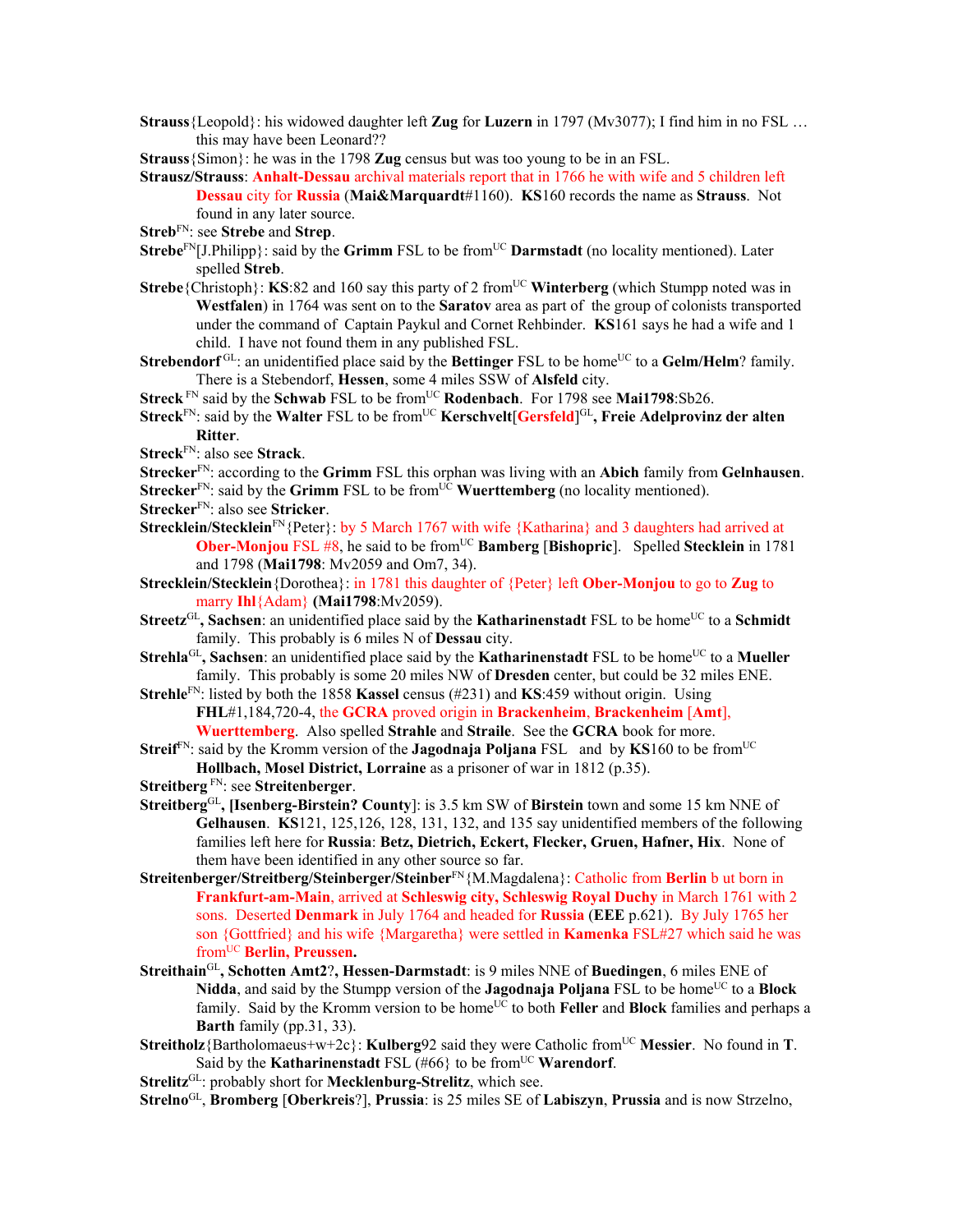**Poland**. The **GCRA** found a source which said this was home to **Mauch**{Christian} who went to **Kassel**.

**Strelno** [**Kreis**], **Posen Department**, **South Prussia**: nka Strzelno, **Poland**, 14 miles W of **Radziejow**. The **GCRA** may have associated it with a **Reich** family, or perhaps that was the other Stelno?

**Streng**FN: this family name was found recorded in **Schlitz** marriage records 1762-1767; see **Flegel** trip. **Streng**FN: see **Strang**.

- **Strep**<sup>?FN</sup>: said by the **Dobrinka** FSL to be from<sup>UC</sup> **Ferdinanz**(?), **Pommern**. Later spelled **Streb** (**Mai1798**:Mv458, Gm50) and **Schreb** whose wife's maiden name was **Kepler**? (Db12).
- **Strep/Streb**FN{Christoph}: fromUC **Brandenburg**ian lands arrived at **Schleswig city, Schleswig Royal Duchy** in July 1761. With wife and son he obtained permission to leave **Denmark** (**EEE** p.621). By April 1765 they had settled in **Dobrinka** FSL #2 which said he was from<sup>UC</sup> Lawinoj(?), **Wuerttemberg**.
- **Stressner/Strasner** {J.Philipp}: from<sup>UC</sup> **ObernKleen**, his daughter was baptised 14 April 1766 in **Friedberg** (**Mai&Marquardt**#1363). KS160 has **Strasner**. The original record says 1765 but that apparently is a mistake in as much as that record occurs in the 1766 sequence of records. No later record was found for them. The godmother was **Crebir**{A.Margaretha} wife of a butcher and innkeeper from **Rossbach** (**Mai&Marquardt**#1363).
- **Stricker**<sup>FN</sup>: said by the **Pfeiffer** FSL to be from<sup>UC</sup> **Aschaffenburg**. Later spelled **Strecker** (**Mai1798**:Pf45).
- **Stricker**  $\text{FN}_{1}$ [J.Michel}: a son-in-law of **Schmidt**{Eva Margaretha/Magdalena}: from<sup>UC</sup> **Wuerttemberg** arrived at **Flensburg, Schleswig Royal Duchy** in June 1762. With wife and 2 children, he requested permission to leave **Denmark** in June 1763 (**EEE** p.622). Husband of **Schmidt** wife {A.Margretha Barbara} and father of their son {J.Ludwig} baptized in **Luebeck** 30 Aug 1764 (**Mai&Marquardt**#1338). By June 1765 they were settled in **Shcherbakovka** FSL #1 which said he was fromUC **Muenchenroth**?, [**Nassau-Weilburg Principality**]. For 1798 see **Mai1798**: Sv7, 36, and 52. in 1764 and the mother's maiden name was given as **Schmidt**  (**Mai&Marquardt**#1338).
- **Stricker**<sup>VV</sup>: the German name for **Shcherbakovka**<sup>VV</sup>.
- **Strieb**FN: settled, no date given, in **Gueldendorf, Odessa**; family records found by **Curt Renz** in **Moessingen, Rottenberg parish, Wuerttemberg**.
- **Striefler**FN: see **Strifler**.
- **Strifler**?/**Stueber/Striefler**FN{J.Michael}: married **Sack**{Catharina B.}14 June 1766
- (**Mai&Marquardt**#84). Not found in **Kulberg** or in **T**. By 3 Aug 1767 he and wife {Barbara} had settled at **Boaro** FSL #106 said to be from<sup>UC</sup> Weikersheim, Nassau. Spelled Striefler? in 1798 (**Mai1798**:Bt20).
- **Stripper** FN: said by the **Shcherbakovka** FSL to be from<sup>UC</sup> **Lagdanburg**?. I could not find any member of this family in **Mai1798**.
- **Strock**<sup>FN</sup>: said by the **Neidermonjou** FSL to be from<sup>UC</sup> **Romrod**. Spelled **Strack** in 1798 (**Mai1798**: Nm07, 08).
- **Strodehne**, [**Brandenburg**, **Prussia**]: is 11 miles NNW of **Rathenow**, and the **GCRA** says it was associated with a **Jerge** family in 1765.
- **Stroebel**FN{Friedrich}: using **FHL** 1,056,991-2 proved by the **GCRA** to have gone from **Endersbach**, **Waiblingen** [**Amt**], **Wuerttemberg** to **Glueckstal**; see their book for detail.
- **Stroebel**{Konrad}: said by **KS** 459 to have gone fromUC **Frommern**, **Bailingen** [**Amt**], **Wuerttemberg** to **Glueckstal**; but proved by the **CGRA** not to have arrived in the colony; see their bookf for detail.
- **Stroehmer**: go to **Stuertzer**.
- **Stroemel**FN: said by the **Pfeiffer** FSL to be from<sup>UC</sup> **Florenberg**?.
- **Stroemer/Stumpf**FN: said by the **Warenburg** FSL #39 to be fromUC **Oberaltenbernheim**, **Kaestel**?. Spelled **Stumpf** in 1788 and 1798 (**Mai1798**:Mv2976,Wr75,14 and Sr46).
- **Stroh**FN{Michael}: said by the **Frank** FSL to be from **Sprendlingen, Isenburg**[-**Birstein**]. **Doris Evans** says his origins are confirmed in research done by Ruth Froelke for the Frank Research Fund: he was born in 1742 in **Sprendlingen**. His lineage has been traced back to a Stroh born about 1640 in **Sprendlingen**.
- **Stroh**{Eberhard Jakob, father of Magdalena}: **Dorothy Brandner** reports he was born 1768 in **Buehl,**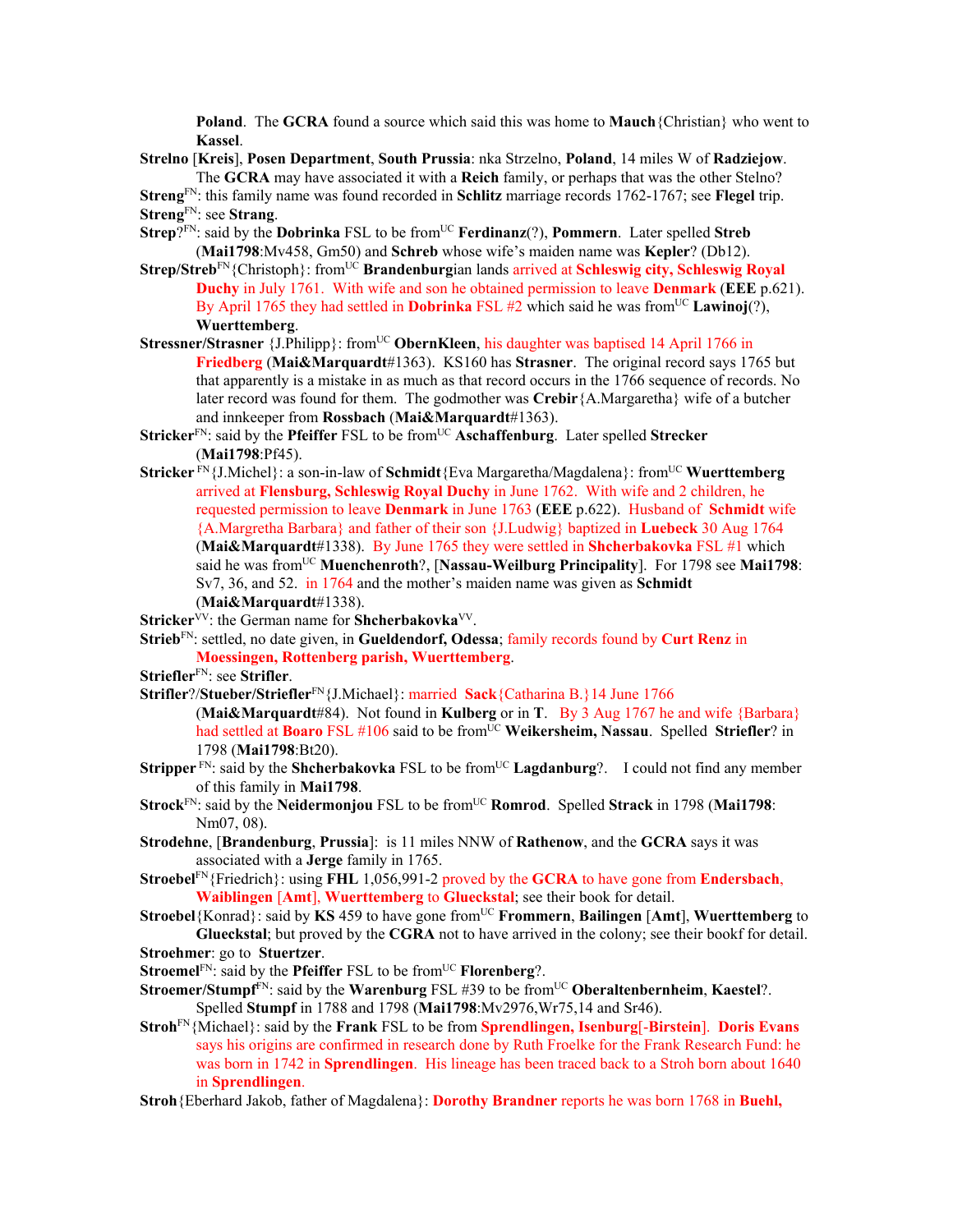**Weissenburg, Elsass** and died in **Glueckstal** (**Les Archives Departementales du Bas-Rhin:Buehl, Wiessenburg/Elsass Civil Birth Records**, BMS 1793-AN IV, 4 E 67/1, p.22 as translated by Juergen a friend of Ernst Brandner in **Heilbronn, Baden Wuerttemberg**), having previously married **Schmauder**{A.Maria} (**Les Archives Departementales du Bas-Rhin:Buehl**, BMS 1736-1822, 3 E 67/3, pp. 30b).

- **Stroh**{Magdalena}: **Dorothy Brandner** reports she was born in **Buehl, Weissenburg, Elsass** on 18 Jun 1795 (**Les Archives Departementales du Bas-Rhin:Buehl, Wiessenburg/Elsass Civil Birth Records**, FR 1793-AN IV, p. 22). She later settled in **Glueckstal** with her husband **Schuetz**{J.Peter}.
- **Stroh**FN: listed by the 1816 **Neudorf** census (#30) without origin and incorrectly said by **KS**:459 to be fromUC **Jagstkreis**, **Wuerttemberg**. . Using **FHL**#740,035, the **GCRA** proved their origin in **Buehl**, **Weissenburg** [**Amt**], **Elsass**. See the **GCRA** book for more.
- **Stroh**FN: said by passport to be the maiden name of frau **Hohweiler**.
- **Stroh**FN{Christoph Friderich}: arrived **Flensburg, Schleswig Royal Duchy** in Sept 1766. With wife and 4 children he deserted **Denmark** in 1765. Later they were registered in the church books of **Neu-Saratowka** colony near **St.Petersburg**. (**EEE** p.622).
- **Strohbett**FN: said by the **Leitsinger** FSL to be fromUC **Dormitz**, **Bamberg** [**Bishopric**], with **Amon** stepchildren in the household. I could not find this family in the 1798 Volga censuses.
- **Strohmann**<sup>FN</sup>: said by the **Dietel** FSL to be from<sup>UC</sup> **Linz**(?), **Darmstadt**. Later spelled both **Strohmann** and **Schroman** (**Mai1798**:Mv417, Dt50, 61, Hk33).
- **Stroht**{Marg}: **KS**160 says she came from **Hammelburg** near **Wuerzburg**.
- **Stromberg**<sup>GL</sup>: in the 1760s and until 1778 this was a Kreis i.e. district administrative center for the country of **Kurpfalz**. After 1778 it was part of Bavarian-owned **Rheinpfalz**. The town is 8 miles NW of Bad Kreuznach. Same place as the next entry.
- **Stromberg**?, [Kurpfalz]: said by the Recruiter Beauregard's list to have been home<sup>UC</sup> to the **Baecker**{Johann} family (**Lk**138); Kuhlberg said this was in Pfalz.
- **Stromberger**<sup>FN</sup>: said by the **Doenhof** FSL to be from<sup>UC</sup> **Darmstadt** (no locality mentioned).
- **Strotzbuesch** GL, [**Kurtrier**]: some 28 miles NE of **Trier** city and was said by the **Balzer** FSC to be home<sup>UC</sup> to a **Becker** {Weil} family, and possibly to an **Ulrich** family.
- **Stroumbach**?<sup>GL</sup>, **Wuerzburg** [Bishopric]: an unidentified place said by the Brabander FSL to be home<sup>UC</sup> to a **Kern** family.
- **Strowinski**FN: see **Sdawinski**.
- **Struempfelbach**GL, **Waiblingen** [**Amt**], **Wuerttemberg**: was some 3.5 miles SE of **Waiblingen** city, and was proved by the **GCRA** as origin of the **Rapp** family that lived in **Kassel**. See their book for more.
- **Strumbach** $(?)^{GS}$ : an unidentified country.
- **Strunk**FN: this family name was found recorded in **Kirburg** marriage records 1762-1767; see **Flegel** trip.
- **Strup/Strupp**{J.Bernh./Bernhard}: was godfather at the **Buedingen** baptism of {J.Bernard} the son of **Geyer**{J.Heinrich & Catharina} 21 April 1766 **Mai&Marquardt**#1205). On 9 Aug 1766 with wife {Elisabeth}, and 2 children he arrived in **Russia**, he said to be from **Pfalz** (**Kuhlberg**3804). By 17 Aug 1767 {Bernhardt & Elisabeth} with 2 daughters had settled at **Huck** FSL #68, he said to be from **Kurpfalz**.
- **Strupp**<sup>FN</sup> {Berhard}: said by **Kuhlberg**3804 and the **Huck** FSL to be from<sup>UC</sup> **Kurpfalz** (no locality mentioned).
- **Stubben**<sup>GL</sup>, **Holstein**: an unidentified place said by the **Dinkel** FSL to be home<sup>UC</sup> to a Goethe family. This might be 9 miles WNW or 12 miles SW of **Luebeck** city.
- **Stuck**FN: see **Stupp**.
- **Stuck**<sup>GL</sup>, **Wittenburg**: an unidentified place said by the **Fischer** FSL to be home<sup>UC</sup> to a **Kaust**? family.
- **Stuckart/Stuckard**FN{J.Peter}: with wife {Anna} and son {Johann} he arrived in **Russia** 14 Setpt 1766 said to be from **Hanau** (**Kulberg**6519). **KS**160 does not mention the son. Later in 1766 **Stuckard**{Peter}, wife {A.Maria} and **Merckel** son {Friedrich} took transport in **Oranienbaum**  for the **Volga** (**T**7326-7328). By 16 Sept 1767 with wife {A.Maria} and **Merkel** stepson {J.Friedrich}, he had settled at **Jagodnaja Poljana** FSL #34 & 34a said to be fromUC **Bobenhausen** near **Buedingen**, although Kromm says they came there from **Stuttgart**,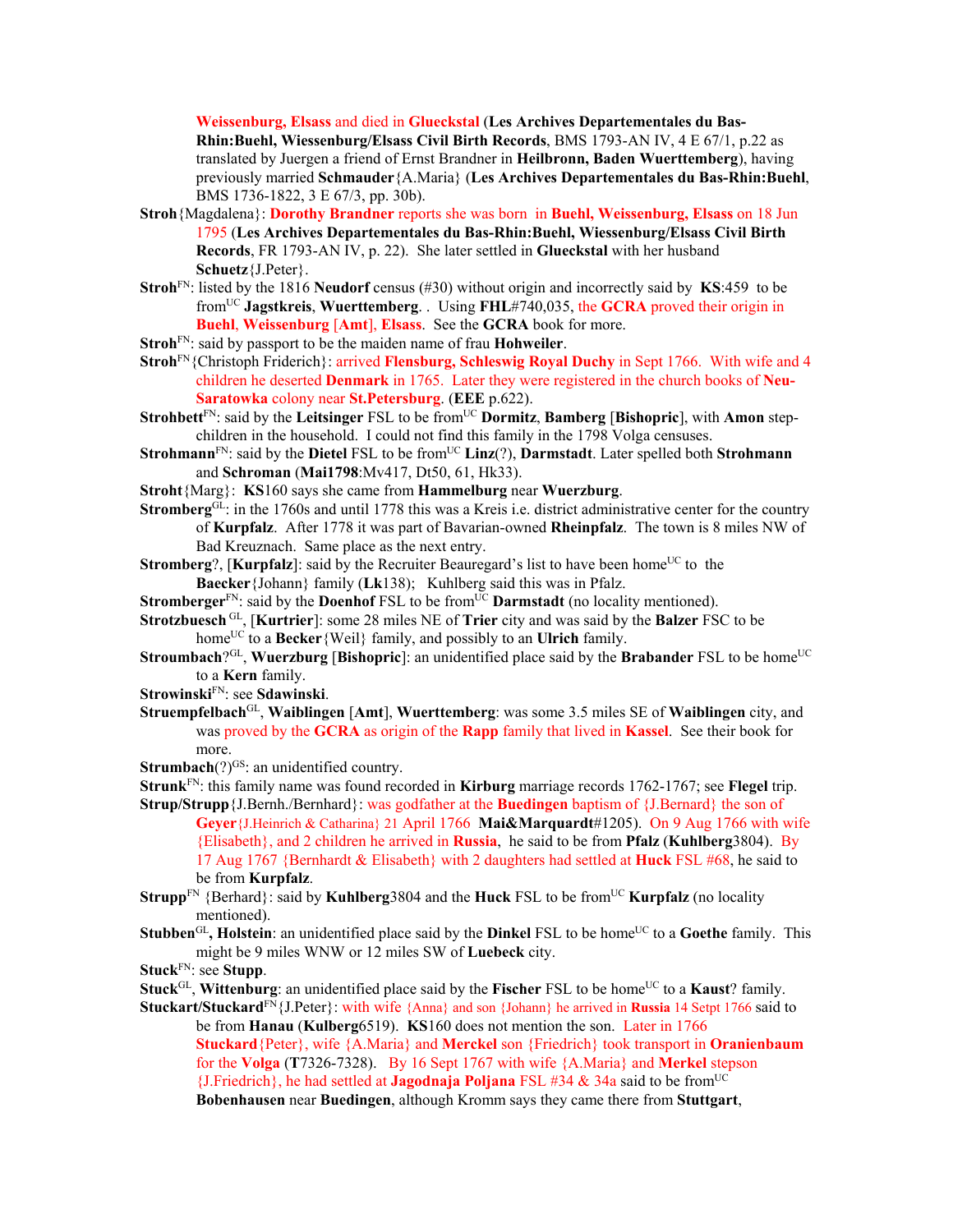## **Wuerttemberg**.

- **Stuckart/Stuckert**{Elisabeth}; said by the Recruiter Beauregard list to have been an orphan in the **Pikner** household (**Lk**110a). In 1798 she was listed as the widow of **Walter**{Erhard} and the wife of **Roos**{Johannes} in **Obermonjou**, she having come from **Luzern** (**Mai1798**;Om18); not found in any FSL and no earlier colony is mentioned, so she may well have been among the **Luzern** first settlers.
- **Stuckert/Stukert**{Johann/J.Konrad} born in **Ueberau-bei-Reinheim**, married a **Lemmermann** woman, immigrated to **Schwab** (**Gieg1**, Arrived in **Russia** 4 July 1766 with wife {Catharina} he said to be from **Erbach** (**Kulberg**2278). He was father of {Sebastian} and first husband of **Lemmermann**{Eva Katharina} (**Mai1798**: Sb31, 39, 43, Om18).
- **Stuckart**: **KS**160 says went from **Stuttgart** to **Jag.Poltjana**. Not otherwise identified.
- **Stuckert**{Baltasar/Bathasar}: married **Krass**{M.Catharina} in **Buedingen** 7 March 1766
	- (**Mai&Marquardt**#385). **KS**140 & 160 have {Kath.}. **KS**160 has {Bathasar} from
	- **Bobenhausen** near **Buedingen**. Not found in any later source.
- **Stuckert**: filed amongst the **Stuckart**.
- **Stueber**FN: see **Strifler** of **Boaro**.
- **Stueckle**FN: settled in 1817 in **Gueldendorf, Odessa**; family records found by **Curt Renz** in **Mittelstadt, Urach parish, Wuerttemberg**.
- **Stuegelmaier**FN: see **Stickelmeier**.
- **Stuerg**:go to **Sturg**.
- **Stuermer**<sup>FN</sup>: said by the **Louis** FSL to be from<sup>UC</sup> **Bamberg** (no locality given). In 1798 the family name was spelled **Stuertzer** (**Mai1798**:Mt43,52,Mv1569).
- **Stuernagel**{John.}: **KS**160 says he was from **Niederbreidenbach** near **Alsfeld**. No further information.
- **Stuertz/Stuetz**<sup>FN</sup>{J.Martin}: said by the **Laub** FSL (#27) to be from<sup>UC</sup> **Rosenfeld**, **Wuerttemberg**. In 1798 the family name was spelled **Stuetz** (**Mai1798**:Lb16,51).
- **Stuertz**FN{Elisabeth}: a orphan said by the **Neidermonjou** FSL (#91) to be fromUC **Nassau-Usingen** [**Principality**] and then to have moved to **Zuerich** in 1768.
- **Stuertz**<sup>FN</sup>{Michael}: said by the **Neidermonjou** FSL (#109) to be a single young man from<sup>UC</sup> [**Hessen**-]**Darmstadt**.
- **Stuertz**<sup>FN</sup>{Michael}: said by the **Norka** FSL (#115) to be from<sup>UC</sup> **Isenburg** (no locality mentioned). For 1798 see (**Mai1798**:Nr83 and Ko87). Also spelled **Schmerz** in 1798 (Nr63).
- **Stuertz**<sup>FN</sup>{Johannes}: T53-58 records their transport from Oranienbaum to Saratov, and the unfortunate fact that the wife died enroute. He was said by the **Stephan** FSL  $(\#7)$  to be from<sup>UC</sup> **Wohnfeld**, [**Hessen-Darmsstadt Landgraviate**]. Spelled both **Stuertz** and **Stertz** in 1798 (**Mai1798**:Sp11 and 21.
- **Stuertz**FN: see also **Staerz**, **Sterz**., **Storz**, and **Stuerz**.
- **Stuertzer** nee **Stroehmer**{M.Sophia}: married **Soll**{Joseph}in **Luebeck** 7 Aug 1766

(**Mai&Marquardt**#282). Not found in any later source.

- **Stuertzer**FN: also see **Stuermer**.
- **Stuerz**FN: said by the **Kraft** FSL to be fromUC **Romrode, Darmstadt**.
- **Stuerz/Stuertz**<sup>FN</sup>: said (no locality mentioned) by the **Kutter** FSL to be from<sup>UC</sup> **Isenburg**. Later spelled **Stuertz**. There is a high probability that the records for this family are in **Wolferborn** parish records – Dick Kraus.
- **Stuerz**{Joh.}: **KS**160 ways he was from **Wohnfeld** near **Schotten.** No further information.
- **Stuerz**FN: this family name was found recorded in **Schlitz** marriage records 1762-1767; see **Flegel** trip. **Stuerzhausen**<sup>GL</sup>: an unidentified place said by the **Boregard** FSL to be home<sup>UC</sup> to **Borg**? and **Naumann** 
	- families. This might be **Sterhausen** some 5 miles NW of **Marburg-an-der-Lahn**.
- **Stuetz**FN: said by the **Kano** 1798 census to be the maiden name of frau **Nix** (**Mai1798**:Kn17). **Stuetz**FN: see **Bitter** of **Laub**.
- 
- **Stuetz**FN: also see **Stuertz**.
- **Stuhl**FN: this family name was found recorded in **Herborn** marriage records 1762-1767; see **Flegel** trip.
- **Stuhm Amt**: was a District administrative center in Stuhm city, now Sztum, **Poland**, some 13 miles S of **Marienburg** city.
- **Stukelm**?: an unidentified place said by the **Warenburg** FSL to be home<sup>UC</sup> to a **Deislin**? man.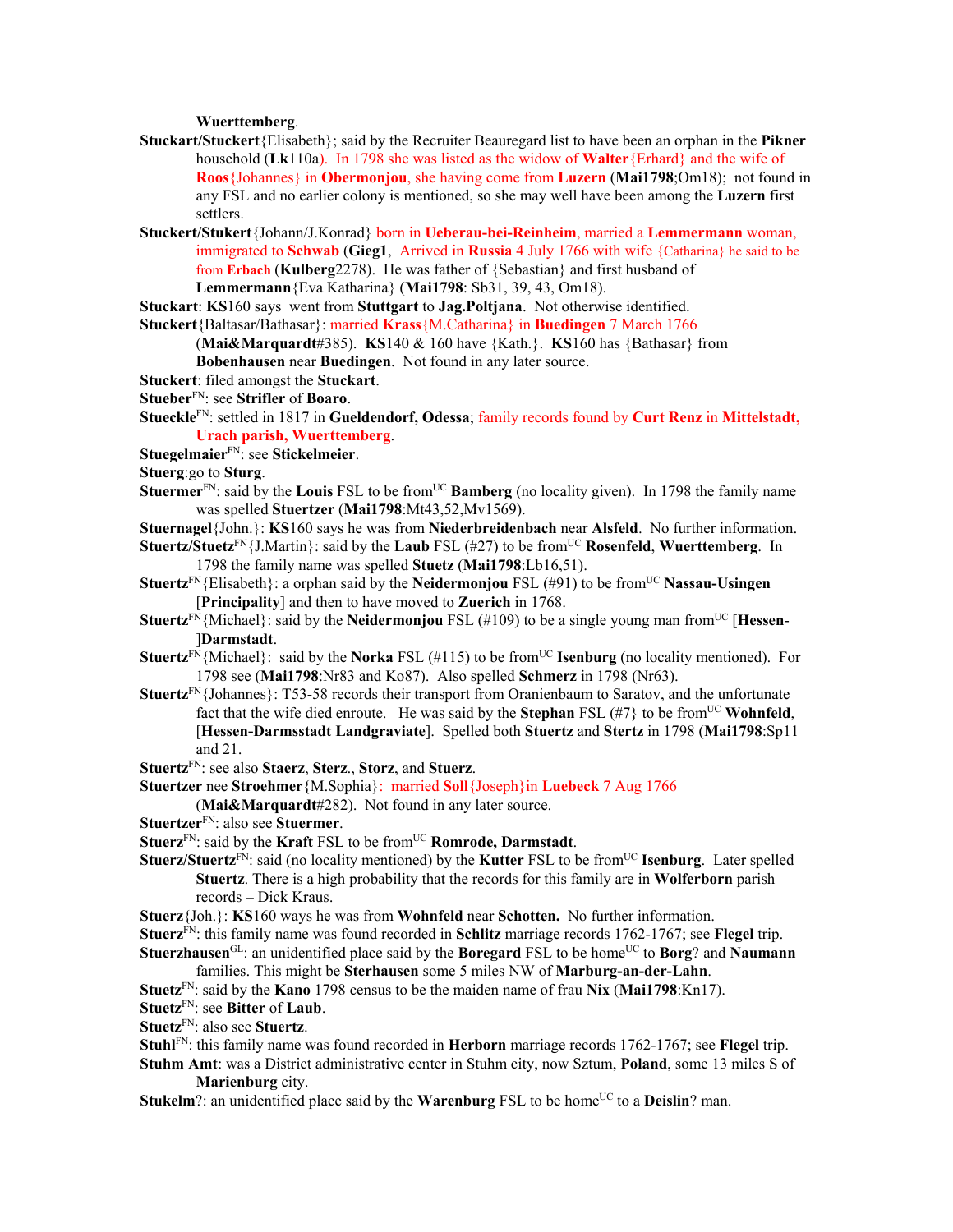- **Stukert**<sup>GL</sup>, **Stuttgart**: said by an earlier version(?) of the **Warenburg** FSL to be home<sup>UC</sup> to a **Hesh** family. This must refer to a section of **Stuttart**(?), and **Hesh** must be a rendering of the **Gos** family(??).
- **Stuler**<sup>FN</sup>: said by the **Jost** FSL to be from<sup>UC</sup> **Augsburg**, **Schwaben** and there was a **Haas** step-son living in their household.
- **Stumper**?FN: said by the **Ernestinendorf** FSL to be from<sup>UC</sup> Oberkleen. Spelled Stumpf in 1798 (**Mai1798**:Bs31). Kuhlberg said Oberkleen was in **Darmstadt**.
- **Stumpertenrod**GL: see **Stuperrot**.
- **Stumpf<sup>FN</sup>**{Johannes}: said by the **Balzer** FSL to be from<sup>UC</sup> **Isenburg** (no country or locality identified). For 1798 see **Mai1798**:Bz23. Not found in **Kuhlberg**.
- **Stumpf**FN{Leonhardt/J.Leonhard}: from **Erlenbach, Erbach** married **Volck**{A.Barbara} in **Buedingen** 22 May 1766 (**Mai&Marquardt**#659). From **Erbach** he and wife {A.Barbara} are on a 1766 list of the first **Belowisch** settlers to come via **Oranienbaum**. No further information.
- **Stumpf/Stroemer**{Leonhard}: by 12 May 1767 with wife {Katharina}and son {Jacob} 4, he had settled at **Warenburg** FSL #39, he said to be from **Oberaltenbernheim, Kastel**(?). In 1798 with a 27 yrold son he was living as a widower in **Warenburg** (**Mai1798**:Wr75).
- **Stumpf**FN{Melchior}: Lutheran, fromUC **Kurpfalz** arrived at **Fridericia, Juetland Royal Province** in May 1760. With wife {Barbara} and 2 sons he applied for permission to depart **Denmark** in Dec 1764. In May 1766 they arived at **Kronstadt.** In Aug 1766 his widow, with sons {Philipp & J.Georg}, signed pledges to settle in **Hirschenhof** colony in **Latvia** (**EEE** p.623).
- **Stumpf**{Johann+w}: **Kulberg**219 said they were of the Reformed faith from<sup>UC</sup> [**Kur-**]**Pfalz** and went to **Livonia**. Not found in **T** or in any published FSL. They may be the couple in the next entry?
- **Stumpf**{J.Juergen}: married **Blum**{Catharina E.}in **Luebeck** 23 January 1766 (**Mai&Marquardt**#47). They may be the couple who went to **Latvia** (**Kulberg**219)?
- **Stumpf**FN{Melchior+w Maria}: **Kulberg**217 said they were of the Reformed faith fromUC [**Kur**-]**Pfalz** and went to **Livonia**.
- **Stumpf** {Philipp+1w}: **Kulberg**218said they were of the Reformed faith from<sup>UC</sup> [**Kur-]Pfalz** and went to **Livonia**.
- **Stumpf**{M.Philippina}: from UC **Wendelsheim, Pfalz** married **Stumpf**{M.Philippina} in **Friedberg** 19 April 1766 (**Mai&Marquardt**#318). Not found in any later source.
- **Stumpff**{Philip Hinrich/Heinrich}: married **Hess**{Catharina Barbara} in **Luebeck** 23 January 1766 (**Mai&Marquardt**#46). **KS**160 has {Katharina}. Not found in any later source.
- **Stumpf**FN: see **Stroemer** of **Warenburg**.
- **Stumpf**FN: this family name was found recorded in **Tann** marriage records 1762-1767; see **Flegel** trip.
- **Stumpf** FN: also see **Stumper**.
- **Stumpff**FN: said **Stumpf**.
- **Stumpfnagel**<sup>FN</sup>: said by the **Pfeiffer** FSL to be from<sup>UC</sup> **Aschaffenburg**.
- **Stupart**{Johannes} $F_N$ : said by the **Ober-Monjou** FSL to be an orphan in the **Schmidt**{Joseph} household. Spelled **Stuppert** in 1798 (**Mai1798**:Om50).
- **Stupart**{Katharina}FN: said by the **Ober-Monjou** FSL to be an orphan girl in the **Weber** household. Spelled **Stupert** in 1798, the wife of **Yemer**{Johann} (**Mai1798**:Lz34).
- **Stupelfeldt**FN: see **Stappelfeld**.
- **Stuperrot**?<sup>GL</sup>: an unidentified place said by the **Paulskaya** FSL to be home<sup>UC</sup> to a **Walter** family. Kuhlberg says this was in **Darmstadt**. This probably is **Stumpertenrod** some 22 miles NE of **Giessen** city.
- **Stupert**FN: see **Stupart**.
- **Stupp**<sup>FN</sup>: said by the **Kano** FSL to be from<sup>UC</sup> **Gondorf.** Also spelled **Stuck** in 1798 (**Mai1798**:Kn11)
- **Stupelfeldt/Stappelfeld/Stapelfeld**<sup>FN</sup>{J.Joachim}: he with wife and daughter, both {A.Catharina}, arrived in **Russia** 8 Aug 1766 (**Kulberg**3466) which said he went to settle in **St. Petersburg**. However, later in 1766 they (the 3 together) took transport from **Oranienbaum** for the **Volga** (**T**3253- 3255). By Sept. 1766 they (daughter no longer in their household) had settled at **Stahl-am-**Tarlyk FSL #35 which said he was from<sup>UC</sup> Neu-Muenster, Holstein<sup>[</sup>-Gottorp Duchy]. I could not find members of this family in **Mai1798**. Spelled **Stapelfeld** and **Stupelfeldt** in 1766 (**Mai&Marquardt**#1348) , where his wife is mentioned.
- **Stupelfeldt/Stappelfeld** {A.Catharina}: wife? or daughter? of {J.Joachim}, was a god parent at the baptism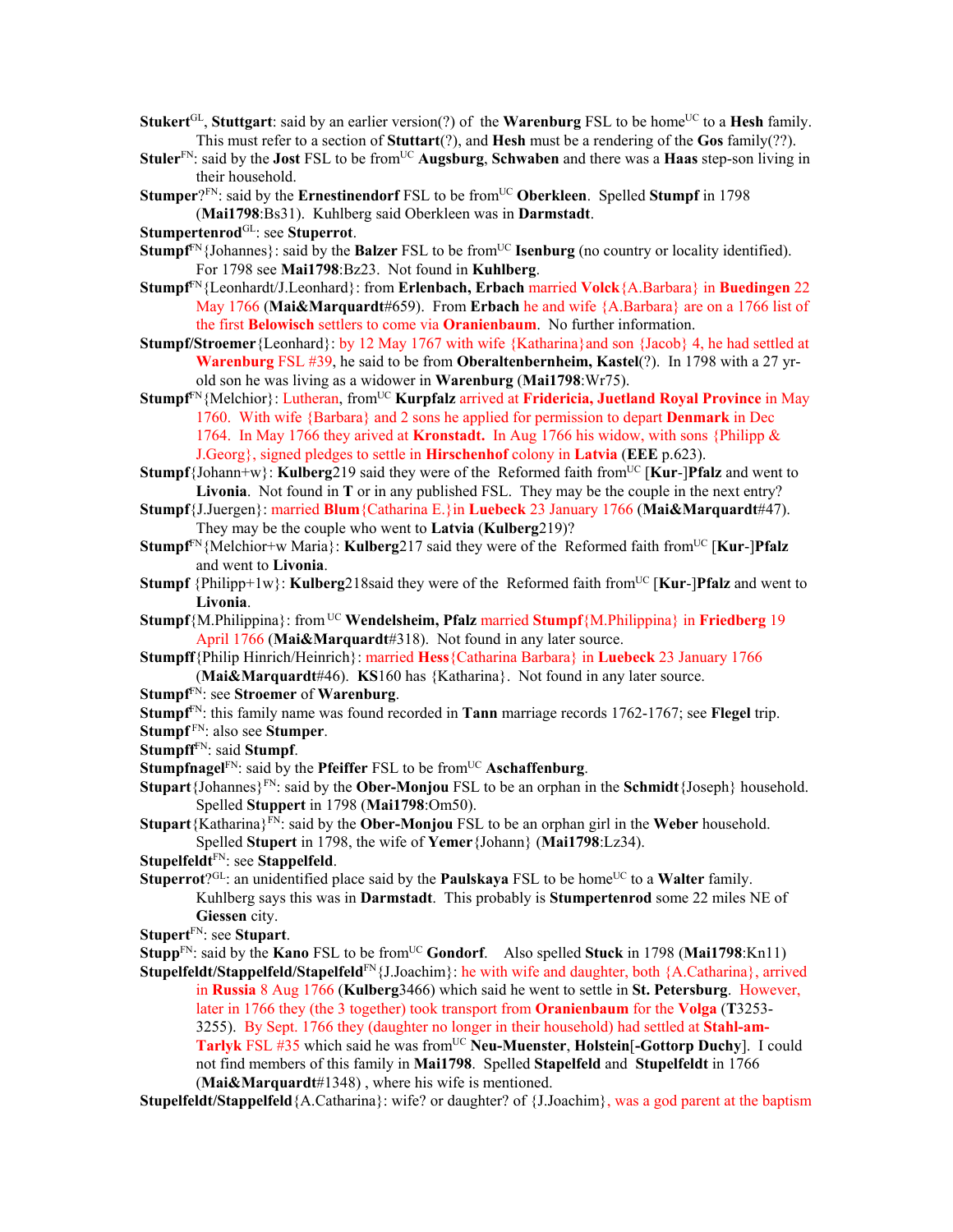in **Luebeck** on 23 April 1766 of **Brueckmann**{Catharina Margaretha} daughter of {Clas} and his **Stupelfeldt** wife {A.Margaretha} (**Mai&Marquardt**#1348). Later in 1766, she, as **Stappelfeld**, took transport from **Oranienbaum** to the **Volga** (**T**3254 or 3255).

**Stupelfeldt/Stapplefeld**{A.Margaretha}: wife of **Brueckmann**{Clas}and mother of

**Brueckmann**{Catharina Margaretha} who was baptized in **Luebeck** on 23 April 1766

(**Mai&Marquardt**#1348). See **Brueckmann**{Clas/Nicolaus} her husband.

**Stuppert**FN: see **Stupart**.

**Stur**FN: this family name was found recorded in **Schlitz** marriage records 1762-1767; see **Flegel** trip. **Sturburg**: sic, so see **Stolberg**.

**Sturg/Stuerg**{A.Margaretha}: fromUC **Freyensee** married **Jaiser**{J.Konrad} 5 May 1766 in **Buedingen**  (**Mai&Marquardt**#618). **KS**136 has **Freyensee** near **Geissen**. Not found in any later source.

**Sturm**FN: listed in the **Bergdorf** 1816 census (**KS**:659, 461) without origin. Origin in **Cresbach**, **Freudenstadt** [**Amt**], **Wuerttemberg** was proven by the **GCRA** using **FHL**(1,884,473). See the **GCRA** book for more details.

- **Sturm**FN: see **Sturn**.
- **Sturmann**<sup>FN</sup>: said by the **Dehler** FSL to be from<sup>UC</sup> **Reifenberg**, **Bassenheim**, **Kurmainz**. I could not find this family in the 1798 Volga censuses.
- **Sturn**<sup>FN</sup>: said by the **Brabander** FSL to be from<sup>UC</sup> **Burbach**, [Kur-]Trier with a **Sonntag** step-son in the household. Spelled **Sturm** in 1798 (**Mai1798**:Bn39).
- **Stuttgart**<sup>GL</sup>: said by the **Enders** FSL to be home<sup>UC</sup> to a **Ludwig** family. Said by the **Shcherbakovka** FSL to be home<sup>UC</sup> to the **Kraft** family. Surely the same place as the next entry.
- **Stuttgart**GL, **Wuerttemberg** [**Duchy**]: some 95 miles SSE of **Frankfurt-am-Main**. : Said by the **Bergdorf** 1816 census ( $KS:661$ , 321) to have been home<sup>UC</sup> to a **Kabel** family. Said by the **Jagodnaja Poljana** FSL to be the original home of the Stuckart family that then went to Bobenhausen. Said by KS:204 to be home<sup>UC</sup> to the Abel{Andreas} family that settled in Kassel. Said by the **Katharinenstadt** FSL to be home<sup>UC</sup> to **Kollner** and **Schaefer** families. Said by the **Laub** FSL to be home<sup>UC</sup> to a **Full**? Family. Said by the **Leichtling** FSL to be home<sup>UC</sup> to a **Leichtling** family. Said by the **Merkel** FSL to be home<sup>UC</sup> to a **Siegfried** family. Said by the **Reinwald** FSL to be home<sup>UC</sup> to the **Audrit** family. Said by the **Seelmann** FSL to be home<sup>UC</sup> to the widow **Wolffanger**{M.Kathatina}. Said by the **Stahl-am-Karaman** FSL to be home<sup>UC</sup> to **Gutman/Guttmann**{Christoph}12, **Pets/Betz**{Johann}11, **Stahl**{Friedrich}10 and **Treger** families, as well as of the wives of **Bossert**{Bernhard}, **Lenz**{Jakob}, and **Resh**{Wenzel} and his stepdaughter **Meyer/Mirin**{Elisabeth}. Said by the **Warenburg** FSL to be home<sup>UC</sup> to a Gos family.

**Stuttgart** (Amt)<sup>GL</sup>, Wuerttemberg: the city was also a District administrative center.

**Subers**?FN: see **Suppes**.

**Suchsdorf**FN: see **Suksdorf**.

**Sueberg**FN{Sabina}: according to to the **Boaro** FSL this was the maiden name of frau **Sorgenfrey**. According to a **Luebeck** ML this **Berg** woman married a **Sorgenfrey** man in 1766; by 1767 this couple was in **Boaro** (**Mai&Marquardt**#214).

**Suederstapel, Stapelholm, Schleswig Duchy**: is 18 miles SW of **Schleswig** city and was reported in **EEE** p.649 to be home<sup>UC</sup> to **Wulf**{Peter} who settled in **Denmark** and then in **Dinkel** FSL #22.

**Suedpreussen**GL: see **South Prussia**.

**Suelzfeld**: see **Sulzfeld**.

**Suessdorf**FN: see **Susdorf**.

**Suessendorf** FN: see **Sostdorf**.

Sufner<sup>FN</sup>: said by the Walter FSL to be from<sup>UC</sup> Aberspach, Hesse-Darmstadt County.

**Suhl.** [**Kursachsen**]: said by the Recruiter Beauregard list to have been home<sup>UC</sup> to the **Grummet**{Gottfried} family ( $Lk142$ ). Said to have been home<sup>UC</sup> to the **Eckhardt** family and possibly to a **Reichman** orphan girl (**Lk**1 and 1a), possible early settlers in **Zuerich**. Said by Recruiter Beauregard's list to have been home<sup>UC</sup> to the **Kunkel**{J.Georg} and {Johannes} families ( $Lk120$  and 121). said by Recruiter Beauregard's list to have been home<sup>UC</sup> to the

**Schick**[J.Heinrich} family (**Lk**2).

**Suhl**GL, [**Kur-**]**Sachsen**: was in a small western exclave of **Kursachsen** some 30 miles SW of **Erfurt** city,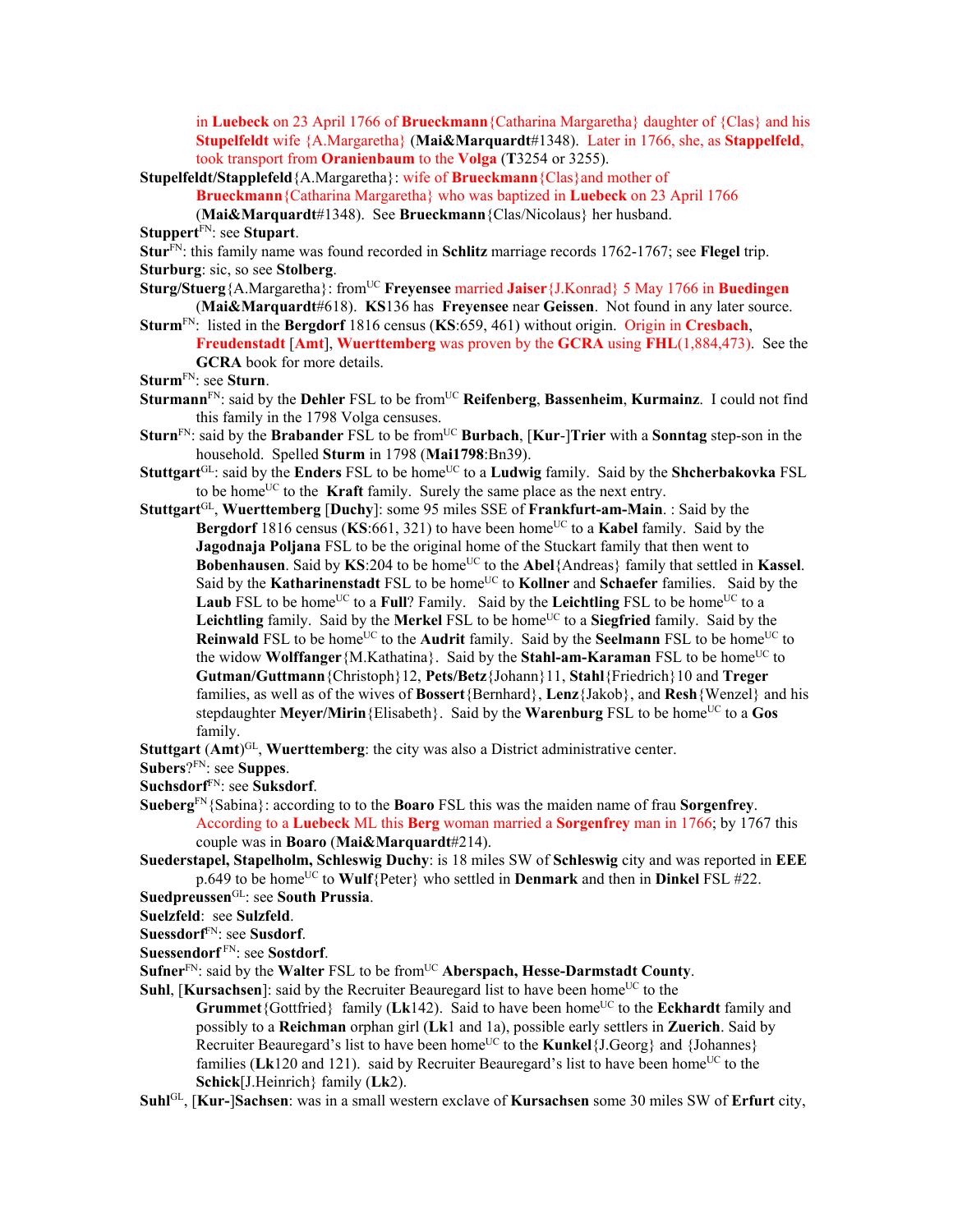and according to the Recruiter Beauregard's list was home<sup>UC</sup> to **Kesslering**{J.Stephan} (Lk148) of **Biberstein** and **Luzern**. Said by the **Frank** FSL to be homeUC to **Bezolt** families. Said by the **Jost** FSL to be home<sup>UC</sup> to a **Schilling** family. Said by the **Schuck** FSL to be home<sup>UC</sup> to a **Koehlermann** family. Said by the **Stahl-am-Tarlyk** FSL to be home<sup>UC</sup> to the **Grass** family. Said by the Urbach FSL to be home<sup>UC</sup> to **Kraemer**, **Eichhorn**, and **Seidenzahl** families, and possibly a **Bettheusen** family.

**Suksdorf**?<sup>FN</sup>: said by the **Franzosen** FSL to be from<sup>UC</sup> Kiel, Holstein. Spelled Suchsdorf in 1798 (**Mai1798**:Fz35). The 1834 census said members of this family had gone to **Louis** and **Husaren**.

- **Suldfelschen**: an indentified place said to be home<sup>UC</sup> to **Schick/Sick**{J.Ludewig} who settled first in **Denmark** and then in **Galka** FSL #36.
- Sulpach<sup>GL</sup>, Goeppingen Amt, Wuerttemberg: thought by the GCRA a possible home<sup>UC</sup> to the Spaeth family. See their book for more detail.
- **Sultzthal**: go to **Soltzthal**.
- **Sulz**GL**, Lobbach,** an unidentified place mentioned by the **Frank** FSL in connection with the **Pfeif** family.
- **Sulz**GL, **Weissenburg** [**Amt**], **Elsass**: said, evidently mistakenly, by the 1816 **Glueckstal** census to be homeUC to a **Hell** family. This is the same place as **Sulz Amt**, **Elsass**.
- **Sulz-am-Neckar**GL**, Wuerttemberg**: is some 27 miles WSW of **Reutlingen, Baden-Wuerttemberg**, and was home to a **Baisch** family that settled in **Gueldendorf, Odessa**.
- **Sulz** [Amt]<sup>GL</sup>, **Elsass**: is now Soultz-sous-Forets some 23 miles SW of **Karlsruhe** city, and was then an administrative district center. Said by **KS**:385 to have been home<sup>UC</sup> to **Neuhart**{Martin} who went to **Kassel**; it was only 6.5 miles SSE and may have been responsible for **Climbach** village which was his home. See the **GCRA** book for detail.
- **Sulz** [**Amt**], **Wuerttemberg**: now called **Sulz-am-Neckar** and is some 13 miles N of **Rottweil** city. It was a District administrative center.
- **Sulz**GL, **Horb** [**Amt**], **Wuerttemberg**: is some 5.5 miles SSW of **Horb-am-Neckar**, and and said by the 1816 **Glueckstal** census to be home<sup>UC</sup> to the **Brandner** family.
- **Sulza**<sup>GL</sup>, **Thueringen**: is 4.5 miles SSE of **Jena** city, and said in his(?) book to be home<sup>UC</sup> to Pastor **Pensel** of **Glueckstal**; ; see the **GCRA** book for detail.
- **Sulzbach-am-Kocher**GL: is some 4 miles SE of **Gaildorf**, and may have been known as Kochersulzbach, mispelled **Klostersulzbach**. See the **GCRA** treatment of the **Steigmann** family.
- **Sulzbach, Kurpfalz**: said by the **Schaefer** FSL to be home<sup>UC</sup> to frau **Wolf**{Daniel}. There seem to have been two Sulzbachs in Kurpfalz: one is 4 km E of **Mosbach**; the other, 3 km N of **Weinheim**.
- **Sulzbach**<sup>FN</sup>: an unidentified place said by the **Urbach** FSL to be home<sup>UC</sup> to frau **Schlitter**, the former widow **Knorr**. There were about 30 Sulzbachs in the German-speaking lands.
- **Sulzbach Duchy**<sup>GS</sup>: short name for **Pfalz-Sulzbach Duchy**, was an independent country 1614-1742, controlled by **Kurpfalz** 1742-1799 after which it was absorbed by **Kurbayern**. Its lands were around Sulzbach and to the W and E of the town of Weiden, all roughly 25-50 miles NW and N of **Regensburg** city.
- **Sulzburg** [**Reichsherrshaft**]: its city of the same name is 10 km SSW of **Neumarkt-in-der-Oberpfalz**.
- **Sulzdorf**, **Wuerzburg** [**Bishopric**]: is 16 km SSE of **Wuerzburg** city and was said by the **Seelmann** FSL to be home<sup>UC</sup> to a **Fasching** family.
- **Sulzfeld**<sup>GL</sup>: an unidentified place said by the **Katharinenstadt** FSL to be home<sup>UC</sup> to a **Tergaw** family. I have been able to find six such places: Sulzfeld, **Goler von Ravensburg Ritterkreis**; Sulzfeld, **Wuerzburg Bishopric**; Suelzfeld, **Coburg Duchy**; Suelzfeld, **Meiningen Duchy**; Sulzfeld-am-Main, **Wuerzburg Bishopric**, and Sulzfeld, **Kempton Imperial Abbey**.
- **Sulzfeld**GL, **Hellborn**[sic]: is 29 km WSW of **Heilbronn** city, in a Knights' holding (Ritterkreis) often called **Goler von Ravensburg**, part of the Schwabian Imperial Knights' Kraichgau Canton, which had its administrative offices in **Heilbronn Imperial City**. Jim Mizouni in 2007 was the first one that I know of to figure out the location of this Sulzfeld vis-à-vis **Heilbronn**. Said by the **Dreispitz** FSL to be home<sup>UC</sup> to a **Beisel** family. Spelled **Suelzfeld** and said by the **Shcherbakovka** FSL to be home<sup>UC</sup> to **Eifert**, **Krieger**, and **Steinert**{Christian} families.
- **Sulzfeld. Herzogtum Wuerttemberg**: an unidentified place said by the **Rosenheim** FSL to be home<sup>UC</sup> to a **Fritz** family. This might have been Sulzfeld, **Goler von Ravensburg Ritterkreis**, if they had an agreement with the Wuerttemberg Duchy to handle their passport work.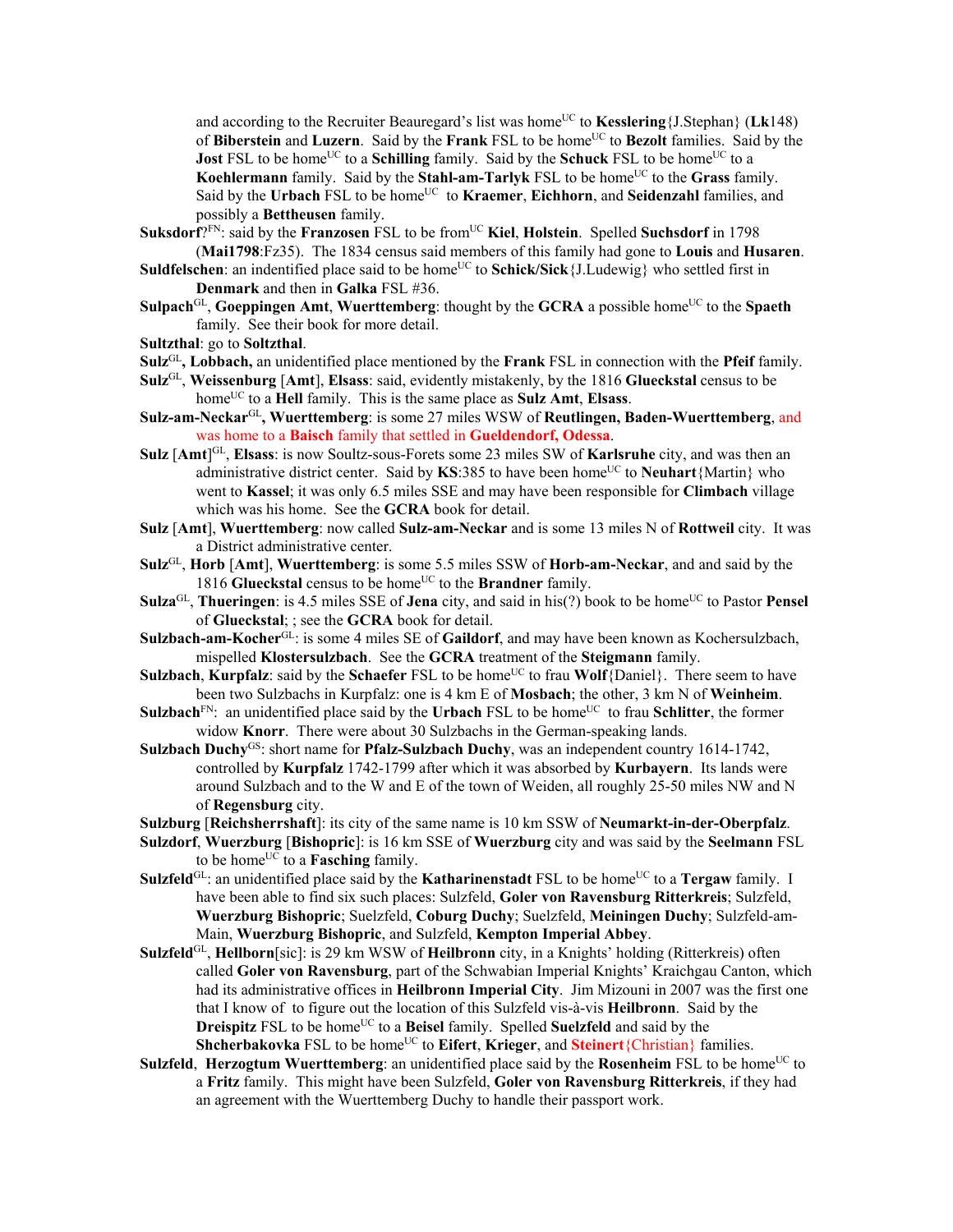- **Sulzfeld**<sup>GL</sup>, **Oesterreich**(sic): said by the **Dreispitz** FSL to be home<sup>UC</sup> to a **Beisel**? family. I could find no Sulzfeld in **Austria**. In 2007 Jim Mizouni correctly guessed that this in fact was the same place as the one which is 29 km W of Heilbronn city and that the **Beisler** and **Beisel** families may have been the same as the **Beisser** family.
- **Summern**?, **Luxembourg**: an unidentified place said by the **Hoelzel** FSL to be home<sup>UC</sup> to a **Pauli** family.
- **Sumort**(?)GL, **Champagne, France**: an unidentified place said by the **Preuss** FSL to be home to a **Rotler** family. There is a Saint-Martin-l'Heureux some 16 miles E of **Reims**.
- **Suni**?<sup>GL</sup>, **Schweden**: said by the **Enders** FSL to be home<sup>UC</sup> to a frau **Endersen**. There are three small places in Finland called Suni. Finland was a part of Sweden until 1809.
- **Sunstorfelt**?, **Koller**?: an unidentified place said by the **Rosenheim** FSL to be home<sup>UC</sup> to a **Arnold**{Johannes} family.
- **Suppes/Subers**(?){Andreas}: at the time of the 1798 **Pfeifer** census he, with his **Meisinger** wife {A.Maria} and 5 sons was living there (**Mai1798**:Pf63).
- **Suppes/Supes**{J.Georg/Georg}: late in 1766 in **Oranienbaum Supes**{Joh.Konrad} took transport for the **Volga** (**T**3171.). said to be from **Riedesel** arrived in **Russia** single 15 Sept 1766 (**Kulberg**6334). at the time of the 1798 **Walter** census he, age 52,was living there with his wife **Link**{Marg.Magdalena} widow of **Asmus**{Johannes}, her 28 yr-old son, and 2 males (ages 24 and 18) both sons of **Suppes** by his previous wife **(Mai1798**:Wt36).
- **Suppes**FNJohannes/Johann}: said to be from **Riedesel** arrived in **Russia** with wife {Anna} and 3 sons 22 July 1766 (**Kulberg**2369). From **Lauterbach**, with wife {Elisabeth} and 3 sons by 15 June 1767 he had settled at **Pfeiffer** FSL #13.
- **Suppes/Supes**{Konrad/Conrad/J.Conrad}: later in 1766 in **Oranienbaum Supes**{Joh.Conrad} took transport for the **Volga** (**T**3170). said to be from **Riedesel** arrived in **Russia** single 15 Sept 1766 (**Kulberg**6333). At the time of the **Hussenbach** census he, age 59, with his **Schaab** wife {Katharina}, a son and daughter-in-law and a grand-son, was living at #22 **(Mai1798**:Hs22).
- **Suppes**{Johannes}: at the time of the **Hussenbach** census he, age 44, with his **Heimann** wife {Friedrika}, 8 children ages 6 mon – 19 yrs, he was lving at #65 **(Mai1798**:Hs65).
- **Susa**, **Prussia**: an unidentified place where the **GCRA** says frau **Reich** (nee **Kund**) was born in 1778.
- **Susannental**VV (aka **Winkelmann**) is a Catholic village founded in 1767 on the eastern side of the Volga River. Its FSL is published in Pleve, **Einwanderung ...**, vol.IV, pp. 259-267. According to this, the first settlers were from the following places with the family names shown here in parens. Verified information is in red. The number with the name is their household number in the FSL: from **Angl**?, [**Passau Bishopric**?]: (**Kraemer**{J.Joachim,Ernestine}38;
	- from **Bernsdorf**: (**Rumsch**/**Ramshin**?5);
	- from **Bleidenrod**, [**Hessen-Darmstadt Landgraviate**]: (**Heit**21);
	- from **Braunschweig**: (**Biebenbrueck**19);
	- from **Buch**: (**Nenner**?11);
	- from **Eisenhofen**?, [**Kurbayern**?]: (**Ingelmann**10);
	- from **Fauerbach**: (**Baecker**25);
	- from **Graz**, [**Oesterreich**]: (**Winkelmann**/**Winckelmann**1);
	- from **Heidenfeld**?, **Wuerzburg** [**Bishopric**]: (**Mueller**{Adam}36);
	- from **Hembach**, [**Breuberg Condo**?] : (**Fladung**/**Flautung**14, and perhaps **Kraemer**{J.Heinrich}14a);
	- from **Hoch-Weisel**?, [**Hessen-Darmstadt Landgraviate**]: (**Schmidt**{Christian}26);
	- from **Hohensalza**?: (**Truempler**/**Trumler**35 and possibly **Kraemer**{G.Philipp}35a); from **Holz**?: (**Jeserek**?28);
	- from **Kemel**, [**Katzenelnbogen County, Hessen-Kassel Landgr.**]: (**Schmidt**{Franz C12, J.Peter13, J.Heinrich23};
	- from **Kemel**, [**Katzenelnbogen County, Hessen-Kassel Landgr.**]: (**Keil**/**Kehl**33);
	- from **Kleinwein**: (Nameless{Nicolaus}4);
	- from **Kochstedt**: (**Gross**24);
	- from **Krossen**: (**Lehmann**30);
	- from **Leimbach**: (**Frei**32);
	- from **Leipzig**, [**Kursachsen**]: (**Schulze**29);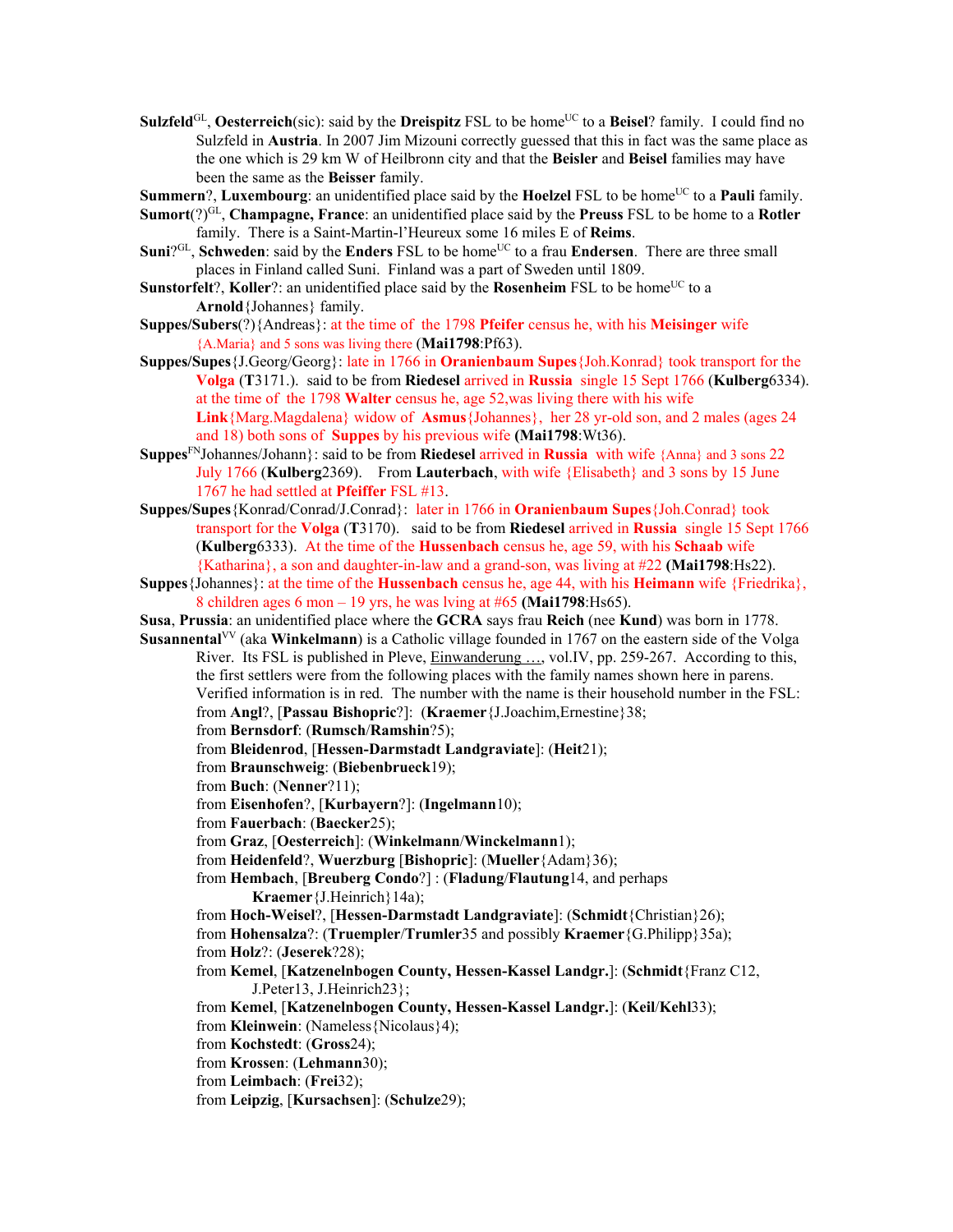from **Lingfurt**, **Wuerzburg** [**Bishopric**]: (**Brant**/**Brandt**37);

from **Muellersdorf**: (**Kaufmann**18);

from **Obermeilingen**, [**Katzenelnbogen County**]**, Hessen**[**-Kassel Landgr.**]: (**Zimmermann**17);

from **Obertiedfenbach**, [**Nassau-Dillenburg Principality**?]: (**Billeau**/**Biel**2);

from **Philippstein**, [**Nassai-Weilburg Principality**]: (**Petry**/**Petri**22);

from **Reckenroth**, [**Katzenelnbogen County, Hessen-Kassel Landgr.**?]::

**Schaefer**{G.Peter6,J.Peter7});

from **Rodheim**?, **Hessen**[-**Darmstadt Landgraviate**]: (**Meier**3);

from **Sanningen**?: (**Zahn**8);

from **Springen**, [**Katzenelnbogen County**]**, Hessen**[**-Kassel Landgr.**]:

(**Asmus**{M.Elisabeth15,J.Philipp16);

from **Taubach**, **Fulda** [**Bishopric**][sic?]: (**Schmidt**{Gottfried}9);

from **Thalberg**: (**Schultheis**34);

from **Troa**?/**Trohe**, [**Hessen-Darmstadt Landgraviate**?]: (**Lieber**31);

from unknown: (**Bergheuser**11a);

from **Uphersleben**: (**Fischer**27);

from **Wetter**?, **Hessen**[-**Kassel Landgraviate**]: (**Mueller{**J.Georg}20).

**Susdorf**FN: said by the **Katharinenstadt** FSL to be fromUC **Gotha, Thueringen**.

**Susdorf**<sup>FN</sup>: his wife is said by the **Katharinenstadt** FSL to be from<sup>UC</sup> **Tuchland-bei-Kuestrin**.

**Susshausen**(?)<sup>GL</sup>, **Wuertenburg**(?): an unidentified place said by the **Katharinenstadt** FSL to be home<sup>UC</sup> to a **Hendel** family.

**Sutner**FN: said **Suttner**.

**Sutter**FN: according to the **Grimm** FSL an orphan living with a **Gabel** family from **Hessen**.

**Suttner**?FN{Johannes}: married **Geigler**{A.Dorothea} in **Rosslau** 28 May 1766 (**Mai&Marquardt**#838).

**KS**129 mistakenly said the year was 1765. The **Graf** FSL  $(\text{\#17})$  said he was from<sup>UC</sup> **Mannheim, Kurpfalz**.

**Svan**: see **Schwan**.

**Svivakhim**?{A.Maria}: found in no FSL she is listed in the 1798 **Luzern** census as the wife of

**Neulist**{Jakob} an **Ober-Monjou** first settler (**Mai1798**:Lz39). It is possible that she represents a **Luzern** first settler family. His wife was listed as **Stupert**{Katharina} an **Ober-Monjou** girl.

- **Svonarevka**<sup>VV</sup>: a version of the Russian name for **Schwed**<sup>VV</sup>.
- **Svonarevkut**VV**,** a Russian name for **Stahl-am-Karaman.**

**Swabia**GL: English for **Schwaben,** an area of southwestern Germany which included sourthern **Baden-Wuerttemberg**, and southwestern **Bavaria**.

**Swabian Imperial Circle** GS: see **Schwaebischen Reichkreis**.

**Swabisch:** refers to the Swabian portion of **Baden-Wuerttemberg**.

**Swabisch Gmuend**GL: see **Gmund, Wuerttemberg**.

**Swaebishch Hall<sup>GS</sup>: see Hall Imperial City.** 

**Sweden**: said by **Kulberg**176 to be home<sup>UC</sup> to **Dannenwald** {Jacob+wife+2kids}.

**Sweden**, also see **Stockholm**.

**Sweg**?, **Polen**: an unidentified place said by the **Husaren** FSL to be home<sup>UC</sup> to a **Danowski** family. **Swickartshausen**GL**, Hessen-Darmstadt**: is some 7 miles NNW of **Buedingen**. Swickertshausen is said

by the **Buedingen** ML to be home<sup>UC</sup> to the **Beckel** man who married a **Ritzel** woman in 1766 **(Mai&Marquardt#696). Darmstadt** is said by the **Belowescher Kolonien** FSL to be home<sup>UC</sup> to the **Beckel** man.

**Switzerland,** see **Schweiz**.

**Swonarewka**<sup>VV</sup>: a version of the Russian name for **Schwed**<sup>VV</sup>.

**Swonarewkut**VV**,** a Russian name for **Stahl-am-Karaman**.

**Szakmar**(?)<sup>GL</sup>, **Ungarn**: is some 65 miles S of Budapest, Hungary, and said by the **Dobrinka** FSL to be home<sup>UC</sup> to a **Nemeti** family.

**Szekitz**, **Hungary**: aka **Sekitsch**.

**Szopi**, **Warschau Duchy**: the **GCRA** says it was associated with a **Knoedler** family. Might this be Szopy 3 miles SW of **Danzig**?